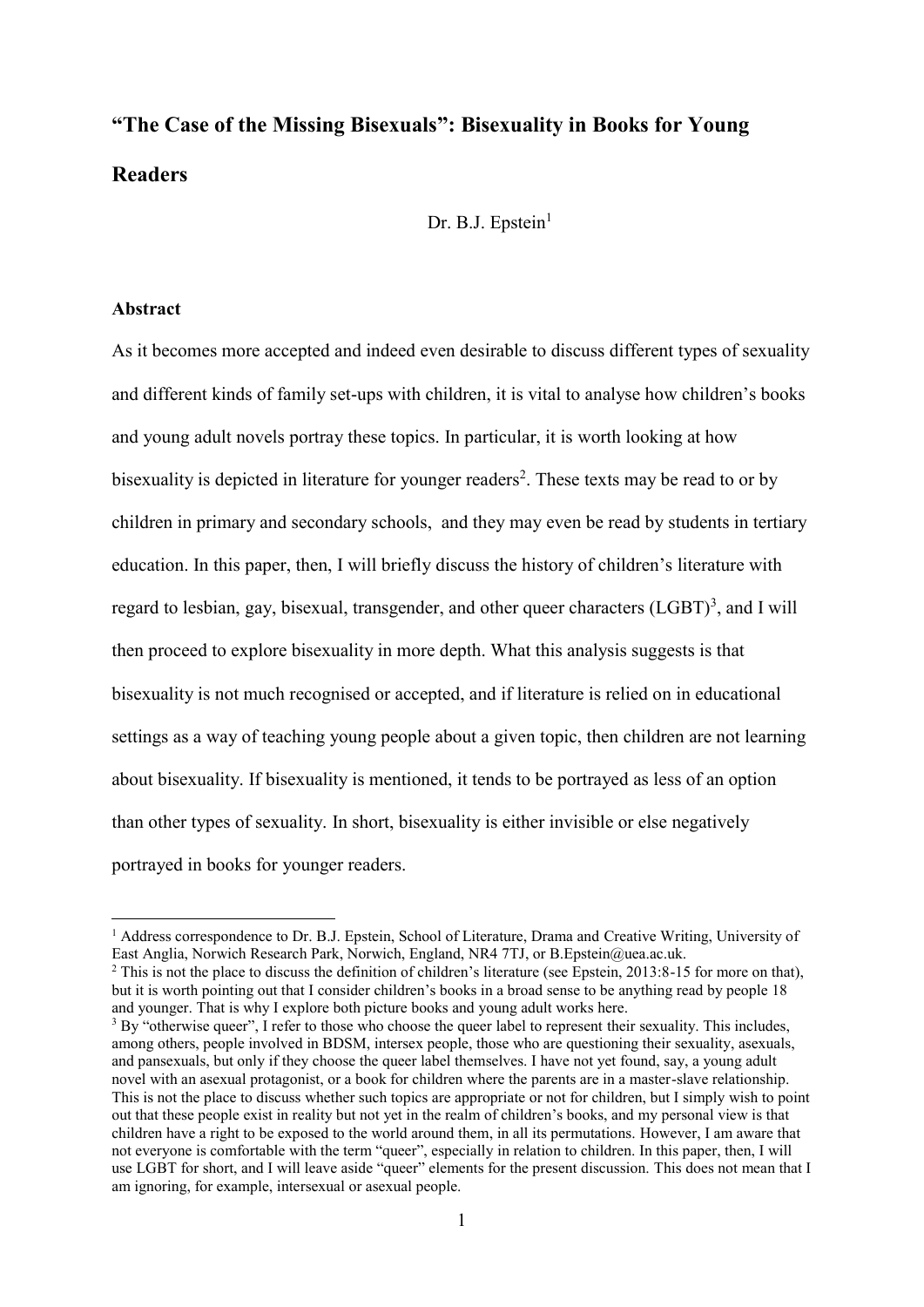Keywords:

children's literature, young adult literature, LGBT children's literature, queer literature and theory, bisexuality, prejudice, stereotyping, education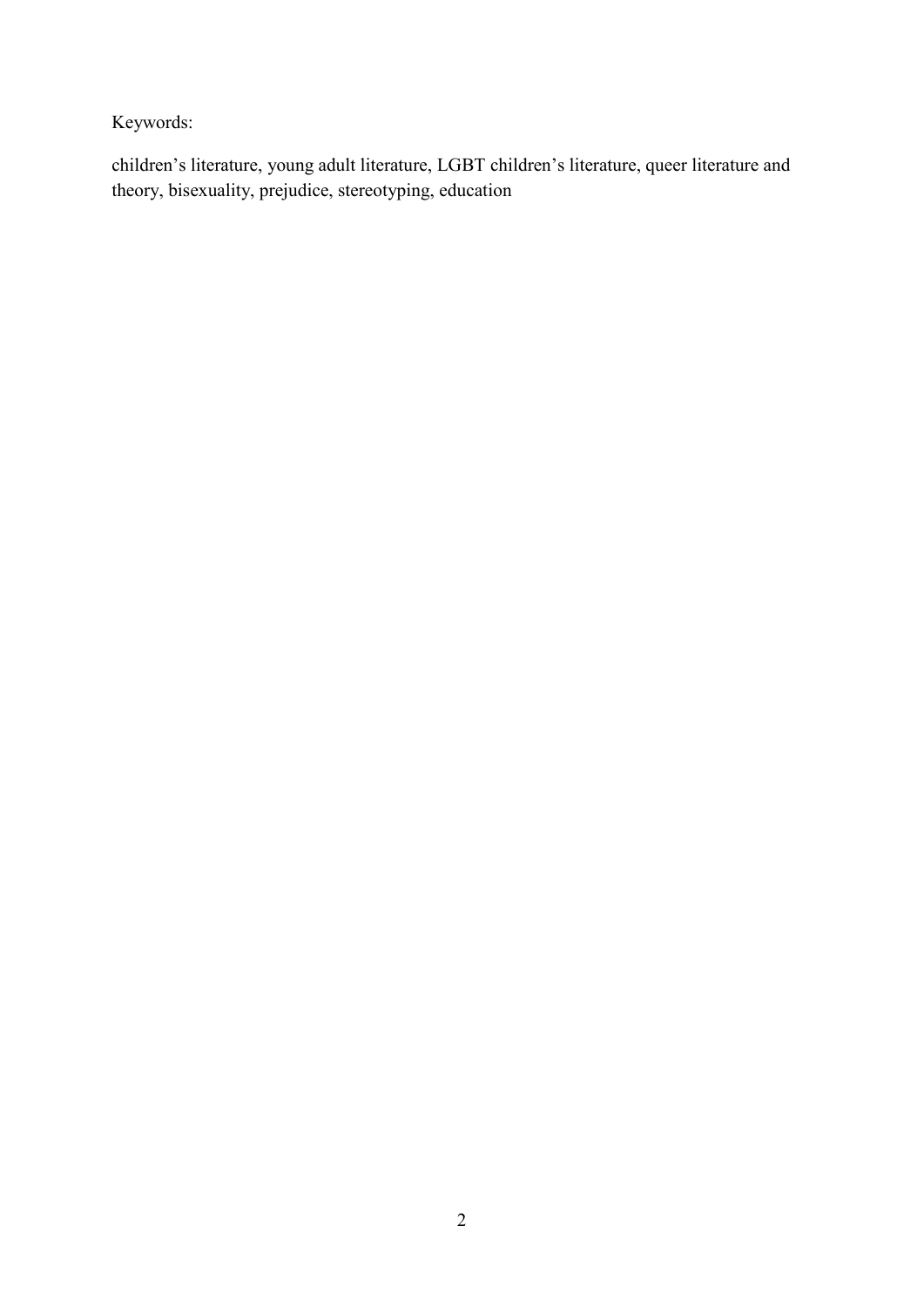## **Introduction**

 How are non-heterosexualities portrayed in children's literature? Which nonheterosexualities are featured and why? What information, stereotypes, and beliefs do these books expose children to? And why does that matter? In previous papers and in my new book (Epstein, 2013), I have analysed these topics in more detail, and this has suggested that while homosexuality has become more accepted in children's literature- to a certain extentbisexuality is unfortunately still missing or, if it does feature, it is portrayed in such a way as to imply that it is less acceptable than being heterosexual or homosexual (see, for example, Epstein, forthcoming, 2013). In this paper, I shall explore these situations in more detail by analysing a number of English-language books for children, both pictures books and books for older readers, in order to understand how they understand and portray bisexuality and why. Since these books may be used to educate children and young adults and, since I believe all types of people deserve to see themselves represented in literature, such an analysis is vital.

I believe that there are two major types of reading that people do: we might read books to see ourselves reflected (i.e. mirror books) and we might also read books to see other selves (i.e. window books). Children's literature in particular has a special role to play in our ever more globalised world by giving children the opportunity to read and learn about various kinds of people, backgrounds, and perspectives, and of course it also offers them the chance to read about other people like themselves. Thus, the texts can serve as both mirrors and windows. Literature helps shape children's experiences, intellects, imaginations, feelings, and thoughts, so which books they have access to and how those books are presented, is an essential area of study. In an article on international literature and why children should read it, there is this quote: "To know the classic stories of a country creates a climate, an attitude for understanding the people for whom the literature is a heritage. When children know they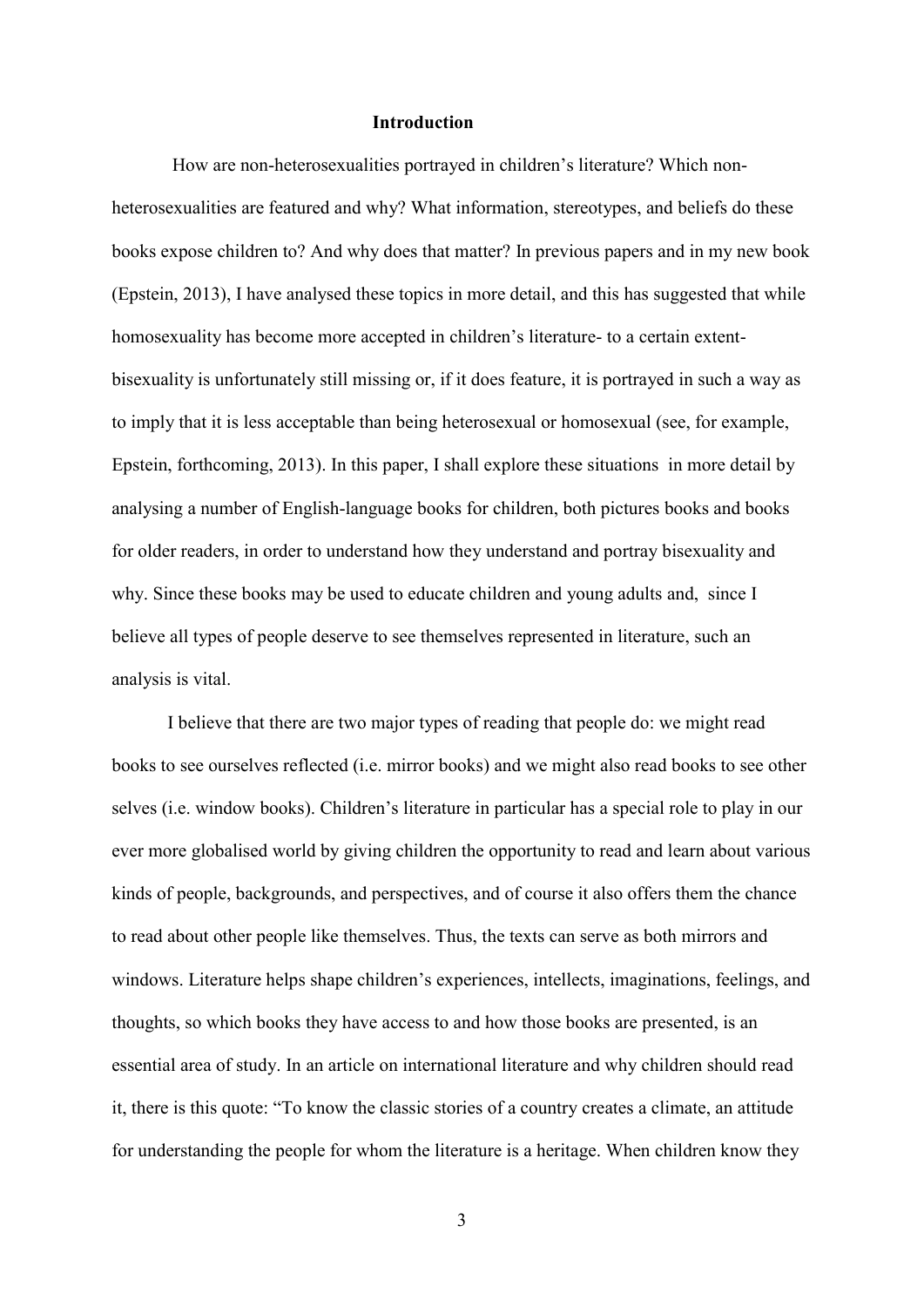are reading in translation the same stories that children in another country are reading, a sense of nearness grows and expands" (Wheeler, quoted in Clark et al., 2004:12). The same can be said for literature that is diverse in other ways, such as in terms of gender and sexuality. When we are exposed to people through literature, they are no longer "other." The window has thus been opened.

However, children's literature is only now starting to be analysed in more depth, partly because previously, children's literature was seemingly considered to be less serious, important, or interesting than literature for adults. While some of the newest research in the field of children's literature looks at the issue of diversity in children's books (see, for example, Gopalakrishnan, 2011, or chapter 6 in Travers and Travers, 2008), often this is in terms of race and religion and sometimes ability, but not sexuality. If sexuality is not studied, then diverse forms of sexuality are certainly rarely discussed. And, to be even more specific, the few bisexual characters who appear in literature for younger readers are often described in negative terms in the works themselves and not analysed much in theoretical texts. In other words, based on my analysis of a number of children's books, bisexuality is apparently still beyond acceptable and "normal." As teachers/parents/other adults may rely on children's books as a way of teaching young people about particular subjects, it is therefore deeply problematic that we have a case of missing or stereotyped bisexuals in children's literature.

Over the past 30 years, there has been something of an explosion of books written in English for children and young people that portray LGBT characters, and authors of such works include Nancy Garden, Jacqueline Woodson, Julie Anne Peters, David LaRochelle, David Levithan, Ellen Wittlinger, Aidan Chambers, and Alex Sanchez. As one critic mentioned: "Premarital sex, drug abuse, homosexuality, running away from home are hardly remarkable any more"(Townsend,1990:276) While this is phrased infelicitously, in part because it implies that homosexuality is on a par with drug abuse, the point is that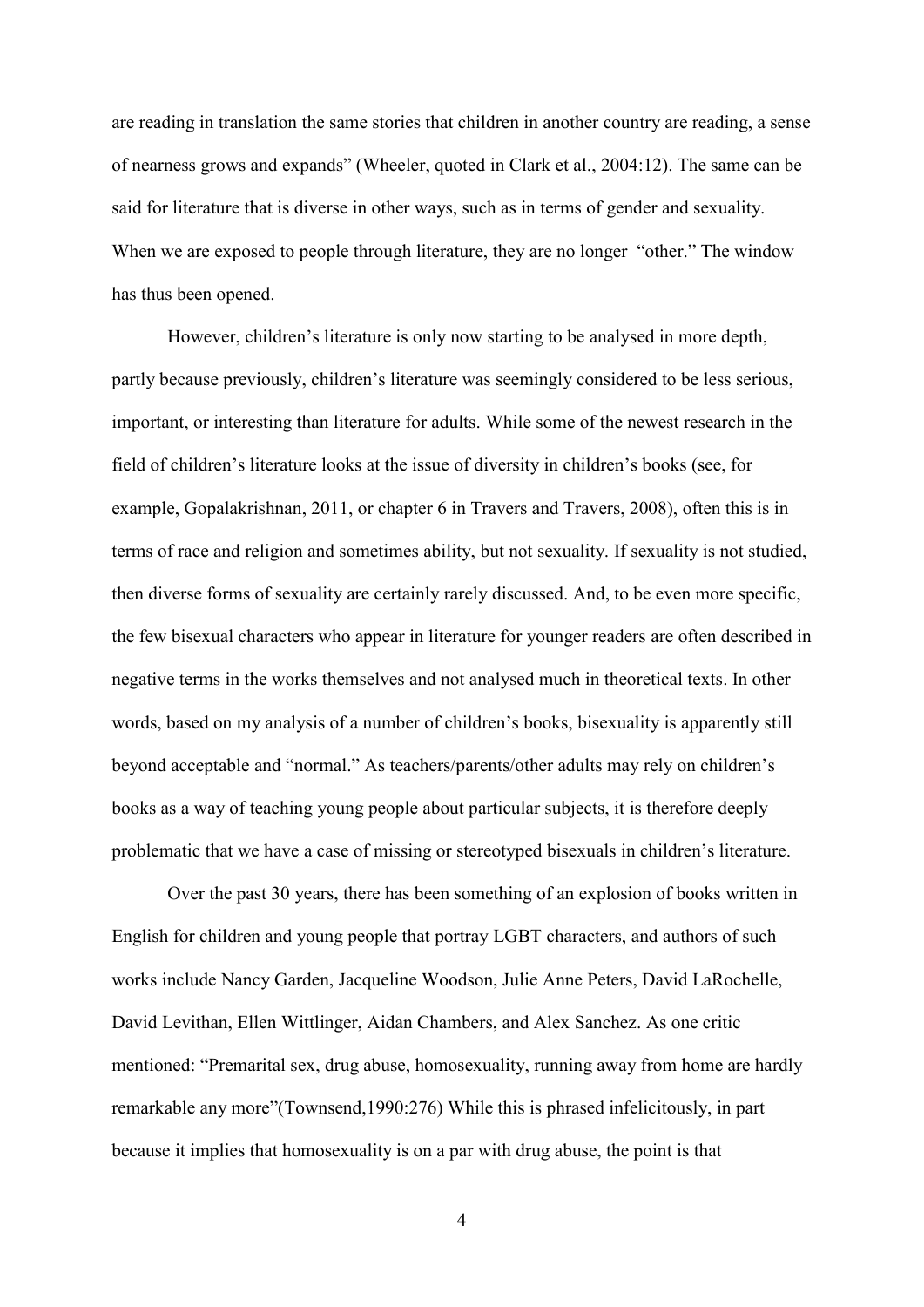homosexuality is no longer considered inappropriate to include in literature for young people. I have explored elsewhere some of the problems with these books (see Epstein 2012 and Epstein 2013), but here instead I will focus on the fact that Townsend's quote specifically references homosexuality, thereby ignoring bisexuality (and transsexuality and other nonheterosexual and/or non-cisgender identities), and that many LGBT children's books do the same. How, then, can children be exposed to the existence of bisexuality? First, I will give some important background information on LGBT children's books and LGBT parenting, as well as on the idea of fiction being employed as educational material. Then I will look at specific examples of texts that feature bisexuality, or that do not.

# **Background on LGBT Children's Books**

 One of the first books for children to feature LGBT characters was *Mette bor hos Morten og Erik* by Danish writer Susanne Bösche (1981 in Danish, 1983 in English, as *Jenny lives with Eric and Martin*; the translation of Mette into Jenny is an issue worth exploring elsewhere). Bösche has written:

> I wrote *Jenny lives with Eric and Martin* back in 1981 because I became aware of the problems which some children face when meeting family groupings different from the ones they are familiar with, i.e. mum and dad, possibly mum and dad divorced, maybe a step-parent. It's not possible to go through life without meeting people living in different ways, and they shouldn't come as a shock to anybody ( 2000: n.p.)

In other words, she chose to write this book to give children a window into other family setups and to educate them about what might be considered normal. Later within that decade, the first picture books written in English were *Heather Has Two Mommies* by Lesléa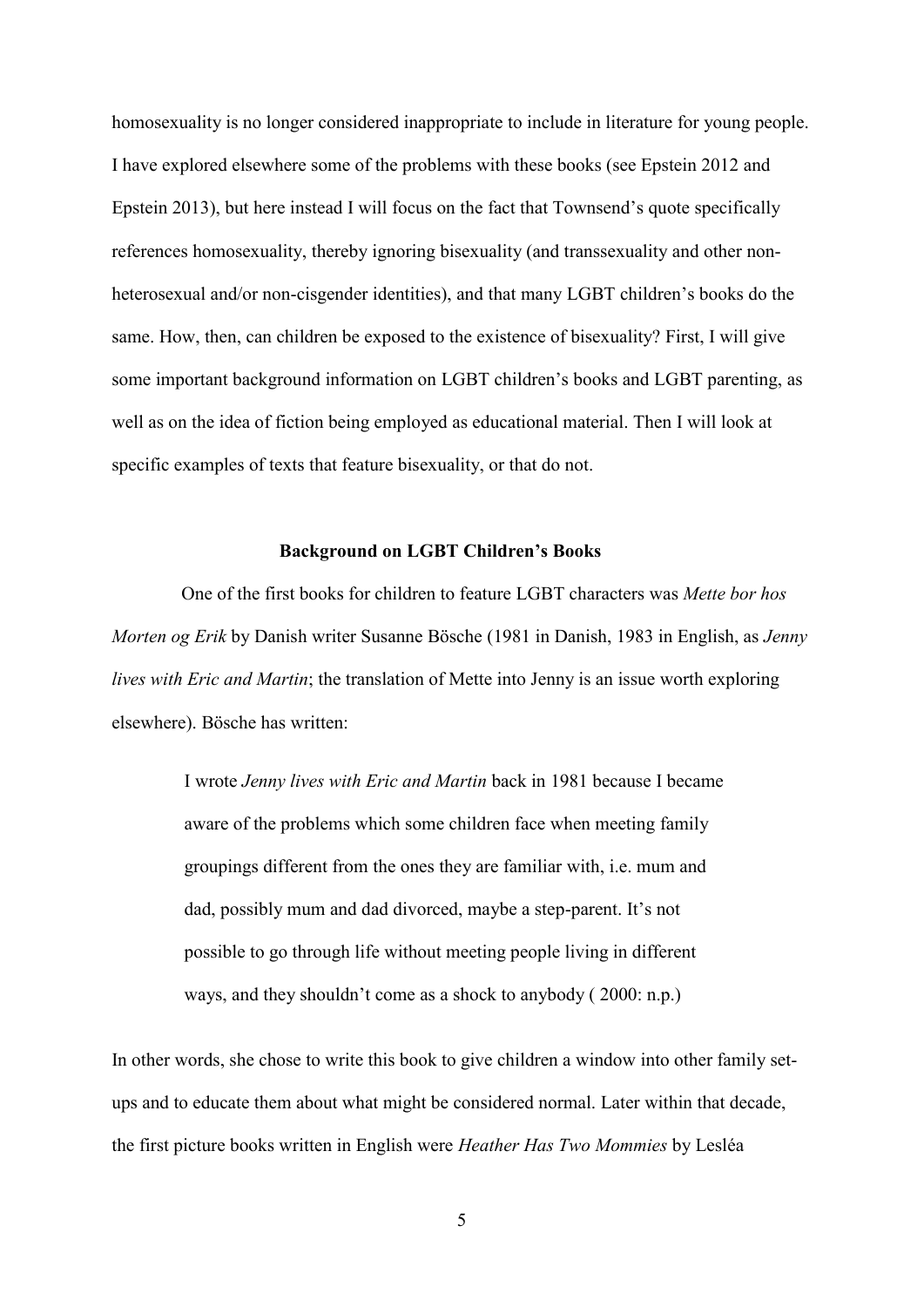Newman (1989) and *Daddy's Roommate* by Michael Willhoite (1991). These books, too, appear to be aimed at making LGBT parents seem acceptable and like heterosexual parents. They emphasise that these families are as good and normal and loving as heterosexual ones. The LGBT characters in them are always parents, not the young people themselves.

Nancy Garden's *Annie On My Mind* (1982) and Aidan Chambers' *Dance on My Grave* (1982) were among the first books a) for older readers and b) to feature LGBT characters who were not parents. Still, throughout the 1980s and early 1990s, most of the books with LGBT characters were picture books, aimed at young children. Perhaps this was the case because more gay and lesbian couples were having or adopting children and they wanted books to read aloud to their children that featured families like theirs, suggesting that these books were meant to mirror those families. Whatever the reason, there are quite a few picture books with same-sex parents (although not as many as one would expect given the number of LGBT parents raising children).

In more recent years, LGBT characters have also increasingly been included in books for older children and young adults. The characters are now not just parents but young people themselves, although a surprising number of the books for young adults still feature LGBT parents, such as *The Last Exit to Normal* by Michael Harmon (2008) and *Say the Word* by Jeannine Garsee (2009), and some have a combination of LGBT adults and LGBT young people, such as *Naomi and Ely's No Kiss List* by Rachel Cohn and David Levithan (2007). What this suggests is that authors, publishers, readers, and parents may be – Judy Blume and her ilk notwithstanding – uncomfortable with young people's sexuality, especially if that sexuality is not heterosexual. It also might be because the young children of gay and lesbian parents mentioned above were growing up and wanted to see their families reflected in books for young adults and not just in picture books.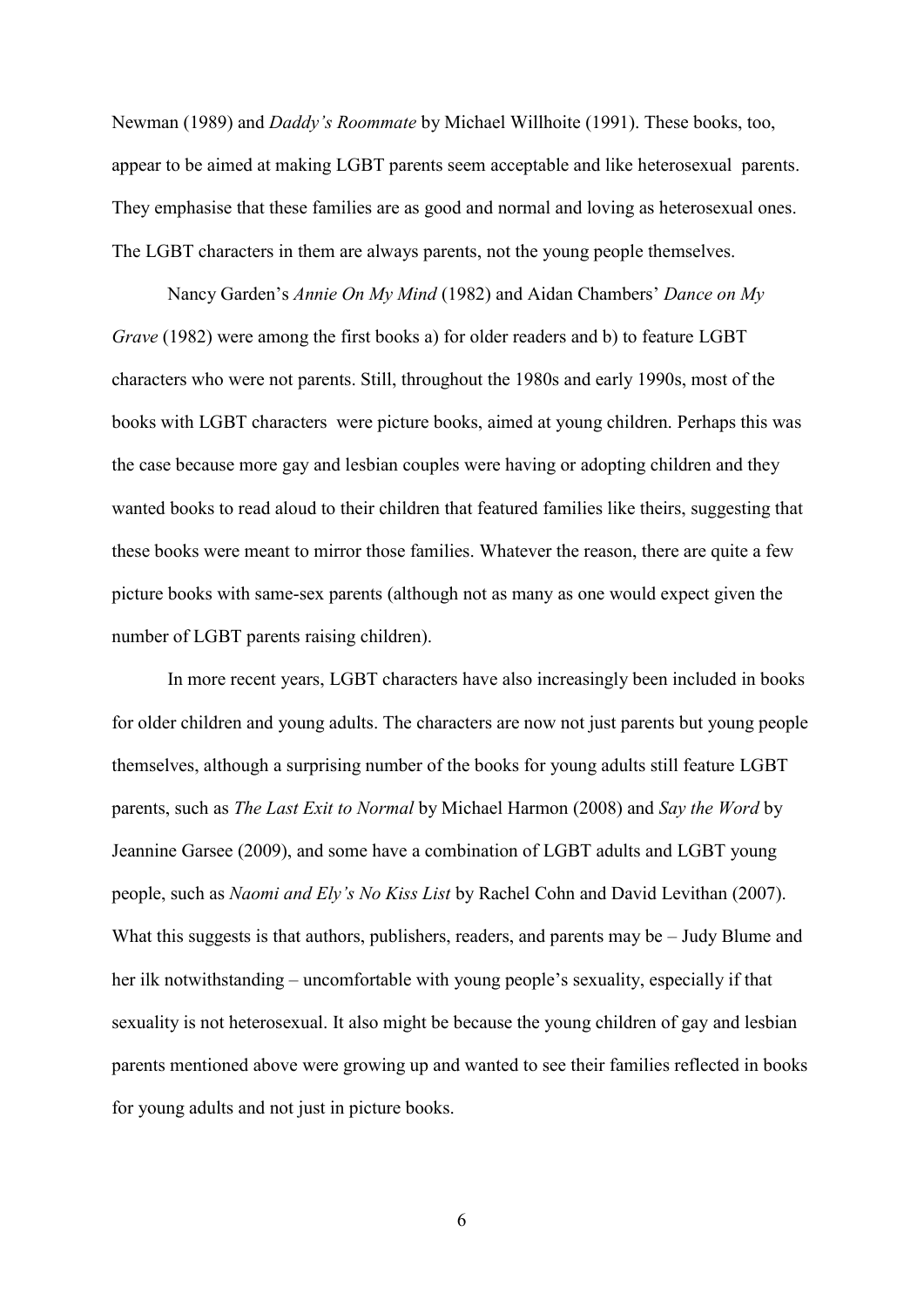In the last 15 years, the number of titles that have been published has dramatically increased. To use one major public library system as an example, of the 30 books the Chicago Public Library listed under the category of "juvenile homosexuality fiction," nearly all were from the 21st century. The oldest was from 1989, but the rest were late '90s and the '00s, although let it be noted that this is just one library system, albeit a large one, and that it does not contain all published books.

One can add here that there has not yet been much research into such books. For example, in their overview of children's literature, Travers and Travers cover the topic of sexuality in only one page (2008:287). Gender is mentioned (such as Lerer's analysis of books for boys versus books for girls, 2008), but I have not found an in-depth analysis of sexuality, especially non-heterosexuality, in children's books, although Judy Blume's works are frequently cited as some of the first such books to show topics such as sex and menstruation (she began publishing in 1969). If sexuality in literature is not studied much, then diverse forms of sexuality are certainly rarely discussed (one of the few examples is Weisbard, 2001, which is a review of a book by Frances Ann Day, 2000, though I have been unable to get a copy of Day's work), although this is starting to change, with new works such as *Over the Rainbow*, edited by Michelle Ann Abate and Kenneth Kidd (2011), or articles such as by Shimanoff, Elia, and Yep (2012). In the latter work, Shimanoff, Elia, and Yep note that there are "limited representations" of LGBT characters in children's books, because of heteronormative and commercial reasons (2012:1006).

## **Background on LGBT Parenting**

 As many of the LGBT characters in picture books are parents rather than the young people themselves, it is worth briefly mentioning the issue of LGBT parenting. There has not yet been a huge amount of research into LGBT parenting. What research there is generally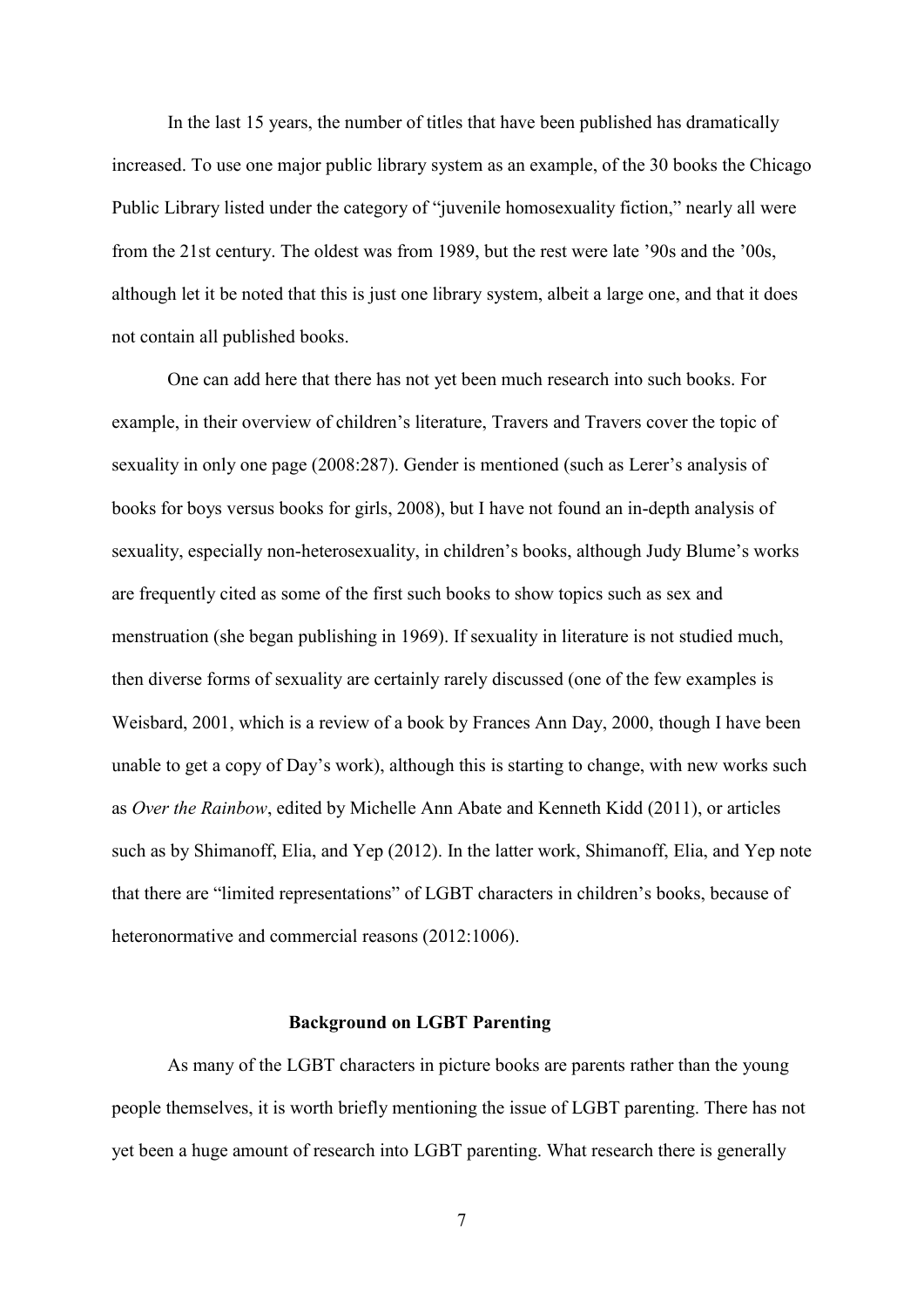focuses on lesbian and gay parenting (i.e. not bisexual or transgender parenting); books such as by Hicks, 2011; Goldberg, 2010; Johnson and O'Connor, 2002; and Spilsbury, 2011 that refer to same-sex/LGBT parenting do not mention bisexual or transgender parents whatsoever. Hicks suggests that this lack of research on LGBT parenting generally may be because those who work on LGBT issues feel that parenting is not as "queer" or does not allow for as much "queering" as other aspects of LGBT life (2011:17). Also, much of the research that does exist frequently looks at the question of whether children raised by such parents turn out "normal" and whether their family lives can be compared to "normal", heterosexual families (cf. Johnson and O'Connor, 2002: 3 and 36-53, and for literature, see for example Epstein, 2011), which seems to presuppose that something will go wrong with the children of lesbian or gay parents. Often, such work seems to attempt to reassure readers that children can be raised into healthy, happy adults by LGBT parents. As Johnson and O'Connor (2002) suggest, it would be better to focus on parenting techniques, say, or values, rather than on using heteronormative approaches to the topic of parenting.

Other research on the subject sometimes takes an opposing viewpoint in order to prove that children should not be raised by LGBT parents. A typical example is Morgan's (2002) book, *Children as Trophies?* . The title, together with the publisher (the Christian Institute), suggest Morgan's ultimate conclusion. A sample line from her book is:

> Procreation is tied to marriage. Children are not to be spawned in random relations but begotten in arrangements in which their parents are bound to their offspring by the ties of law as well as nature. The intention is for parents to be as committed to the nurture of their children as they are committed to each other as husband and wife (2002:11).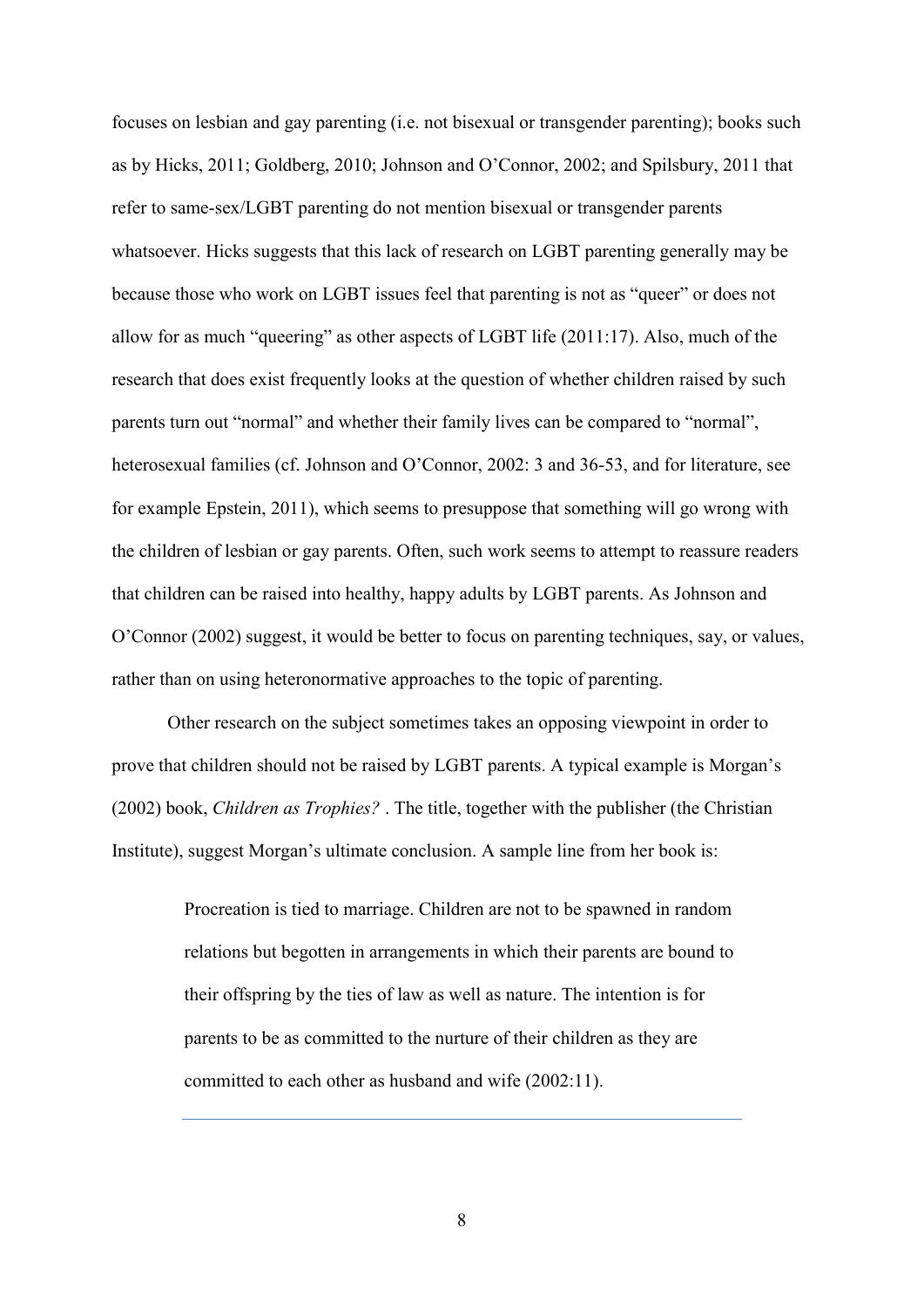This sort of comment, which is very typical of the argument against same-sex parenting, refers to "nature" and to someone or something's "intention"; one can perhaps assume that given the publisher, the reference is to a god, who has created nature in a particular way with specific goals or intentions in mind. The comment also uses dramatic language to suggest that LGBT people only have "random relations", rather than committed ones, and that they would want to "spawn" children in order to use them as "trophies". Morgan's argument is somewhat tautological, in that she seems to think it is wrong for children to be raised by parents who are not "tied" together by law, but of course if committed LGBT couples are not allowed to legally get married, as is the case in many parts of the world, then they cannot be "bound" to each other and their "offspring by the ties of law".

Regardless of this sort of argument, which of course is not the focus here, and regardless of the lack of research into LGBT parenting, the fact is that same-sex couples are indeed having children. As Hull puts it, "gay and lesbian couples increasingly seek to form viable family units of their own, either by acting as co-parents to children from previous marriages or by becoming parents together" (2006:5). Also, laws in the US and in some other countries are seemingly designed to help them achieve this through fostering, adoption, insemination, and other relevant procedures (though it is worth mentioning that laws are starting to change in the US in regard to same-sex marriage). Some of the partners in these same-sex couples must certainly be bisexual, but this is scarcely mentioned in research on parenting from, say, a sociological standpoint. Likewise, as some of the examples below will show, there are some same-sex couples in literature where one or both of the partners could conceivably be bisexual, but this is ignored.

The situation is perhaps even more dire in regard to literature and also into how literature is used in the classroom. As far as I am aware, there has been little research into how same-sex parenting is portrayed in children's literature. One interesting example is from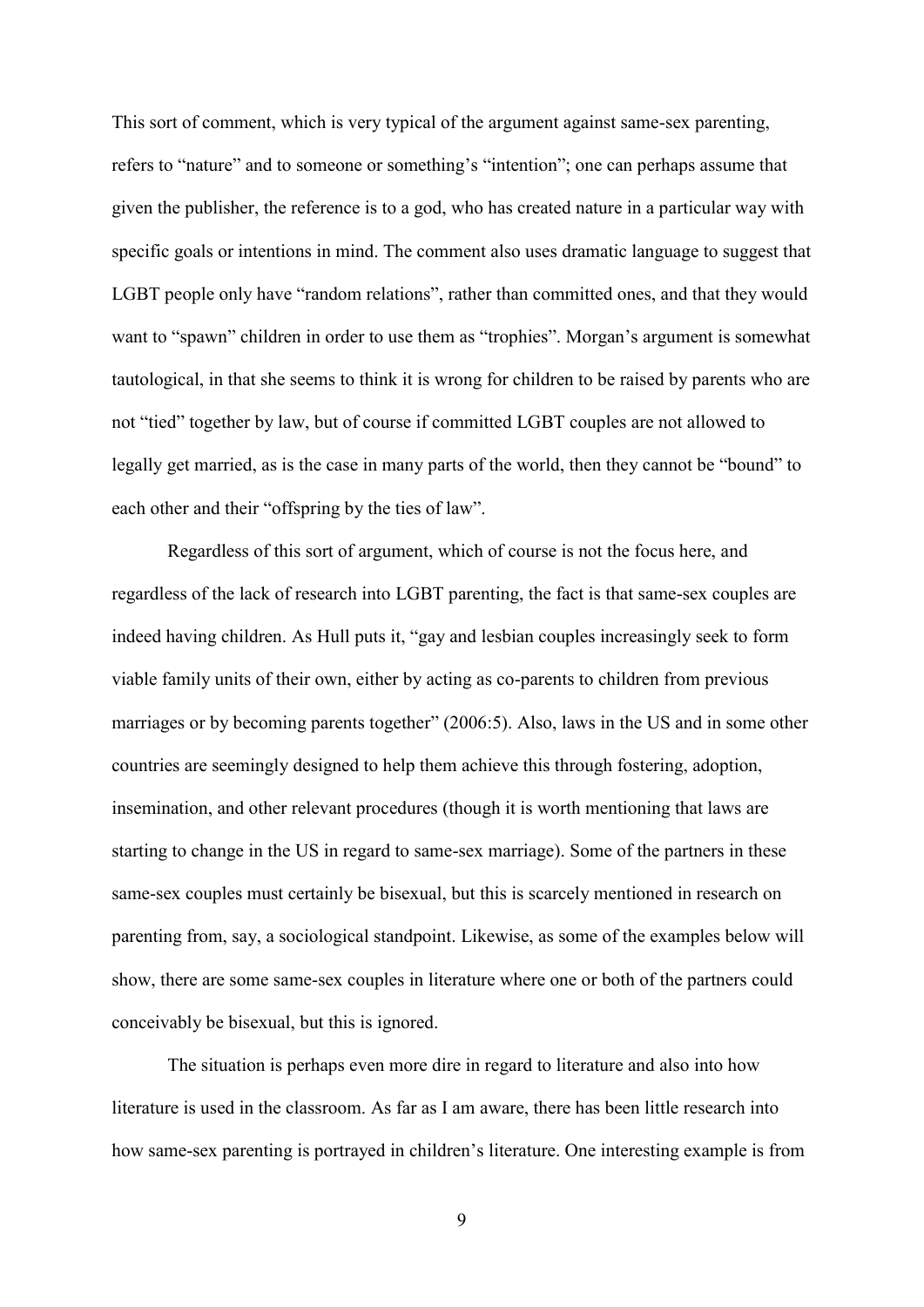Jane Sunderland's (2010) book *Literature, Gender and Children's Fiction*, in a chapter cowritten with Mark McGlashan on two-mum and two-dad families. One of the analyses they carry out there is to look at the visual representations in picture books in order to see how much physical contact is portrayed. In regard to the classroom, the aforementioned article by Shimanoff, Elia, and Yep also has intriguing suggestions for how to use LGBT literature with children (2012:1019-1026). But beyond these works, this is still unchartered territory. More specifically, I have not found any research that discusses how bisexual parents are represented in children's books.

# **Fiction and Its Role**

Finally, before moving on to explore bisexuality in literature, it is worth looking briefly at the role that fiction plays in the education of young people. The larger issues of whether literature ought to be or can be realistic and whether it ought to be or can be educational will not be taken up here, as they are beyond the scope of this article. However, what is important to discuss is whether texts for children in particular ought to be educational and/or realistic in regard to their sexual content. Many scholars view information as essential for adolescents to have in order to develop healthy romantic and sexual relationships (see, for example, Moore and Rosenthal, 2006), which is perhaps what one would expect. However, a somewhat surprising finding here is that some scholars feel that fiction can be a way, or even the main way, for children to learn about sex and sexuality. This seems to be especially the case for young adults, but it is also true for younger children, which is to say that authors and educators are very aware of the potential topics and uses of age-appropriate literature. For example, there could be bisexual characters in picture books, but they would be more likely to engage in sexual activity only in young adult (YA) novels.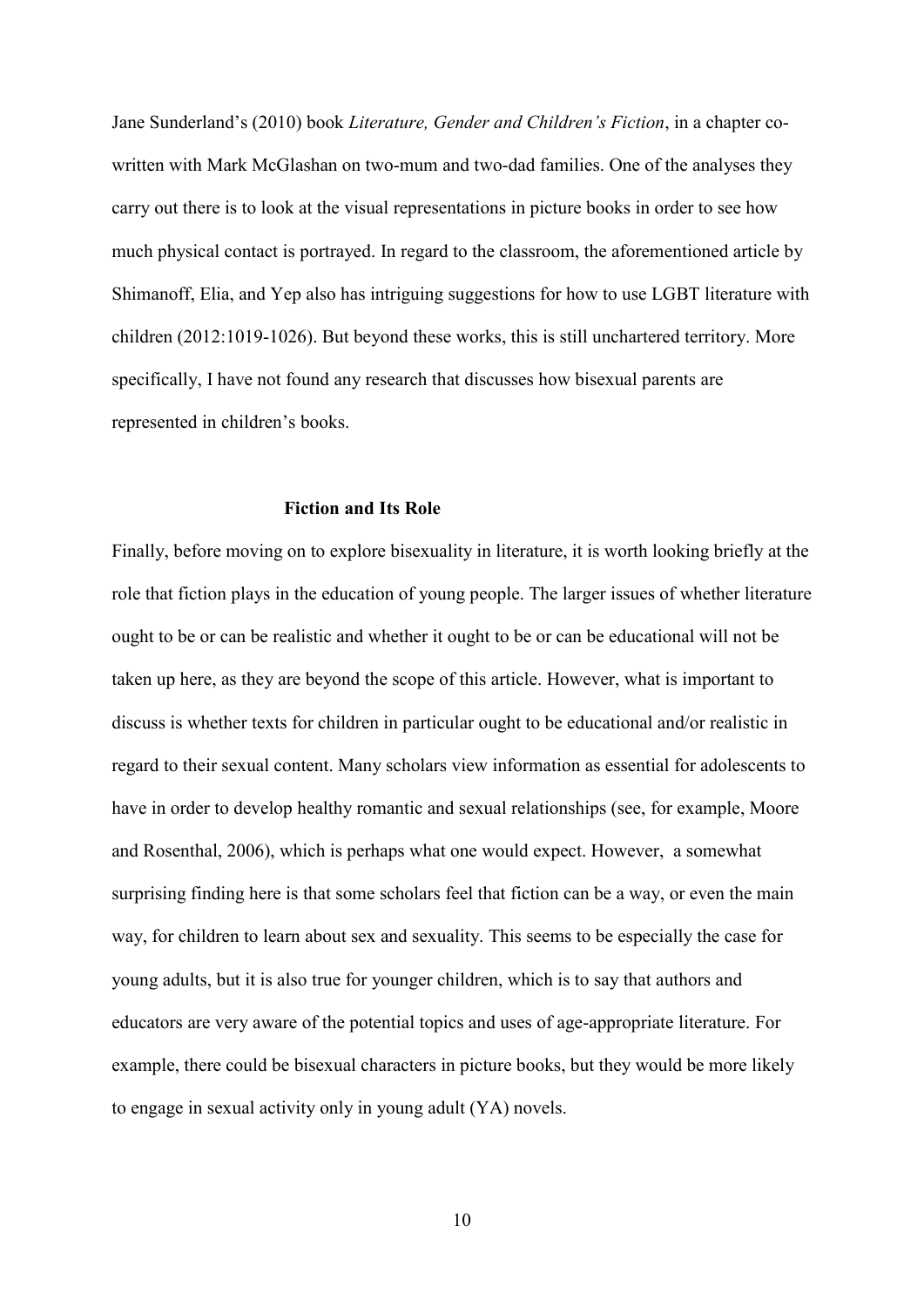As some researchers point out, "[a]ll theories of adolescent development give sexuality a central place in negotiating the transition from child to adult" (Moore and Rosenthal, 2006:2). Given how important sexuality is, then young people must be informed about it in some way. But rather than solely relying on pamphlets, say, or sexuality education courses, literature is sometimes used for the same purposes, in part because "many teachers are not trained to present sensitive and controversial topics, and indeed may feel uncomfortable or anxious about doing so" (Moore and Rosenthal, 2006:117). Hence, adults may turn to literature because they do not need to be so actively involved; a young person can read a novel and thereby "learn" about sex from it. Also, literature is seen as less cold than factual details. As Reynolds writes, "many adults believe that the best way to protect children from premature, unwanted, or risk sex is by providing accurate but not clinical information in forms and formats young people enjoy and trust" (2007:117). She adds that "[f]iction offers a unique way to learn about and prepare for experiences to come, including sexual and romantic relationships" (2007:120); and also that children's literature in particular encourages "readers to approach ideas, issues, and objects from new perspectives and so prepare the way for change" (2007:1). Does all this then mean that literature has some sort of duty to give facts and information and to reflect reality? Based on the research, it does seem to imply that.

Pinsent points out that a few decades ago, writers often felt they could discuss "issues" in YA literature but were hesitant about which issues and how. Some writers "seem to have felt that portraying their characters within a 'real' world was more appropriate to the consideration of immediate social problems such as drugs" (2005:202). But even once they started writing about sex, they mostly portrayed it in a negative light. Reynolds says that "although teenage sexual activity has become a commonplace of YA fiction, until recently the tendency has been to focus on the problems in can bring"  $(2007:115)$ , so that "[w]here once 'doing' it in YA fiction meant boys and girls losing control and reaping the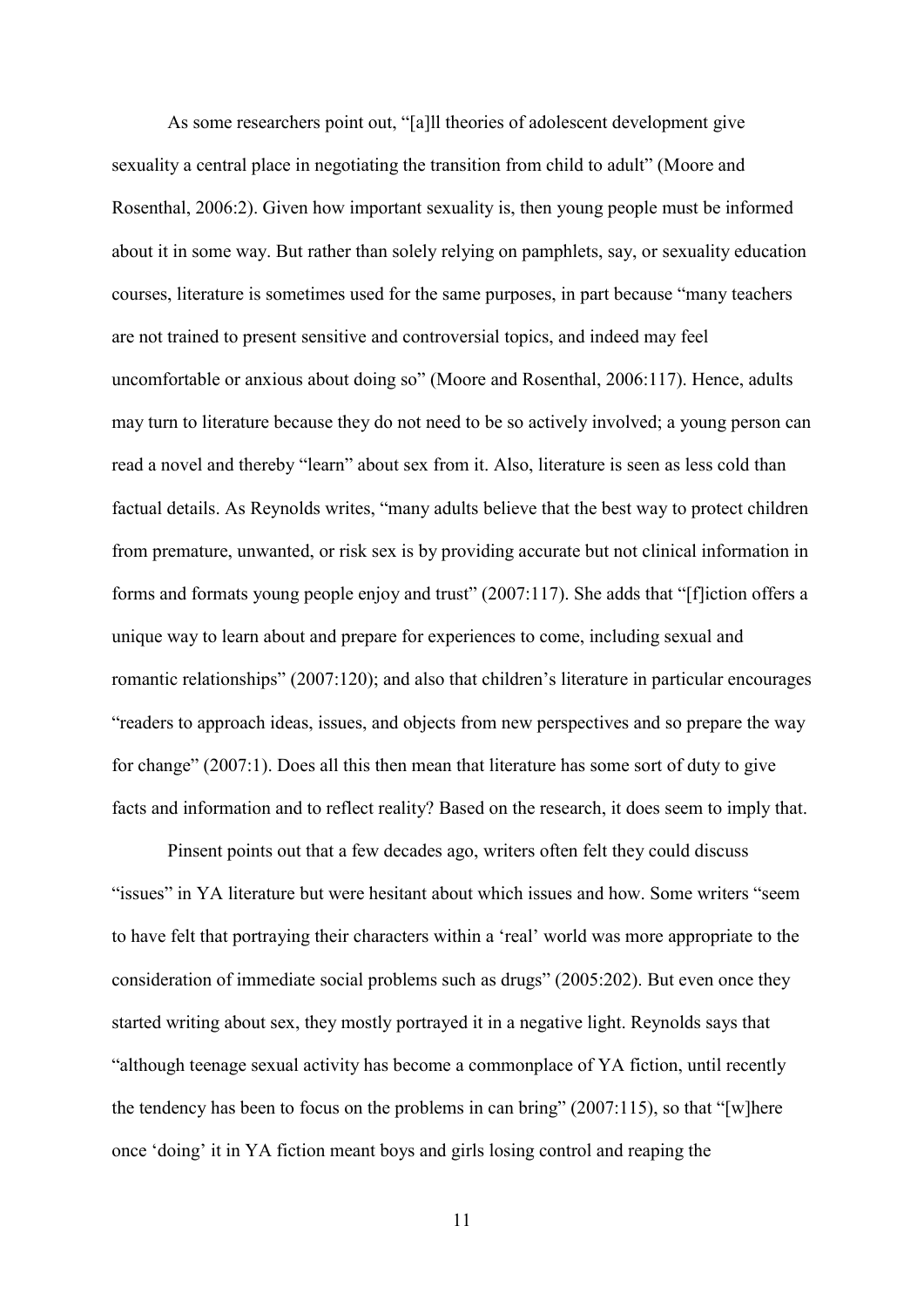consequences – usually in the form of pregnancy – books for teenagers increasingly acknowledge that the sexual orientations of the young are just as varied and their desires at least as urgent as those of the adults around them" (2007:122). Some of this is due to the time when authors were writing and some of it is due to other authors breaking the boundaries. Today, YA novels that feature sex " now emphasise the need for sex to be safe rather than the need to avoid sex" (Reynolds, 2007:122). Interestingly, few discuss this in regard to LGBT sex, except in reference to gay males and AIDS, and thus even fewer broach the subject of safe sex for bisexuals, as though they assume it is not an issue.

In sum, then, it seems that adults use fiction as a way of, as Kokkola phrases it, "socialising teenagers into conducting themselves in a manner approved by adults" (2011:n.p.) Fiction has changed over time, perhaps reflecting changing views of sex in general and young people's knowledge of sex, sexuality, and gender in particular. It also may reflect what is considered acceptable to include in children's and YA literature. So where, then, does bisexuality fit into this?

#### **Missing Pieces**

As Gilbert (2006)points out, we must attend to absence, and yet so often we focus on what is present; to analyse what is missing and why could therefore offer much information . In this article, then, I am attempting to explore what is missing from LGBT children's books. And one of the major absences is bisexuality. Where are the bisexual, transgender, or otherwise queer characters in children's books? Note this quote from a review: "The subject of lesbians and gays in children's literature is one that will not "go away" no matter how many debates, controversies, or protests accompany the subject" (Pizurie, 1994:n.p.) This comment only refers to "lesbians and gays" and not to "lesbians and gays and bisexuals and transgenders and others on the LGBT spectrum and beyond", and the books analysed here tend to ignore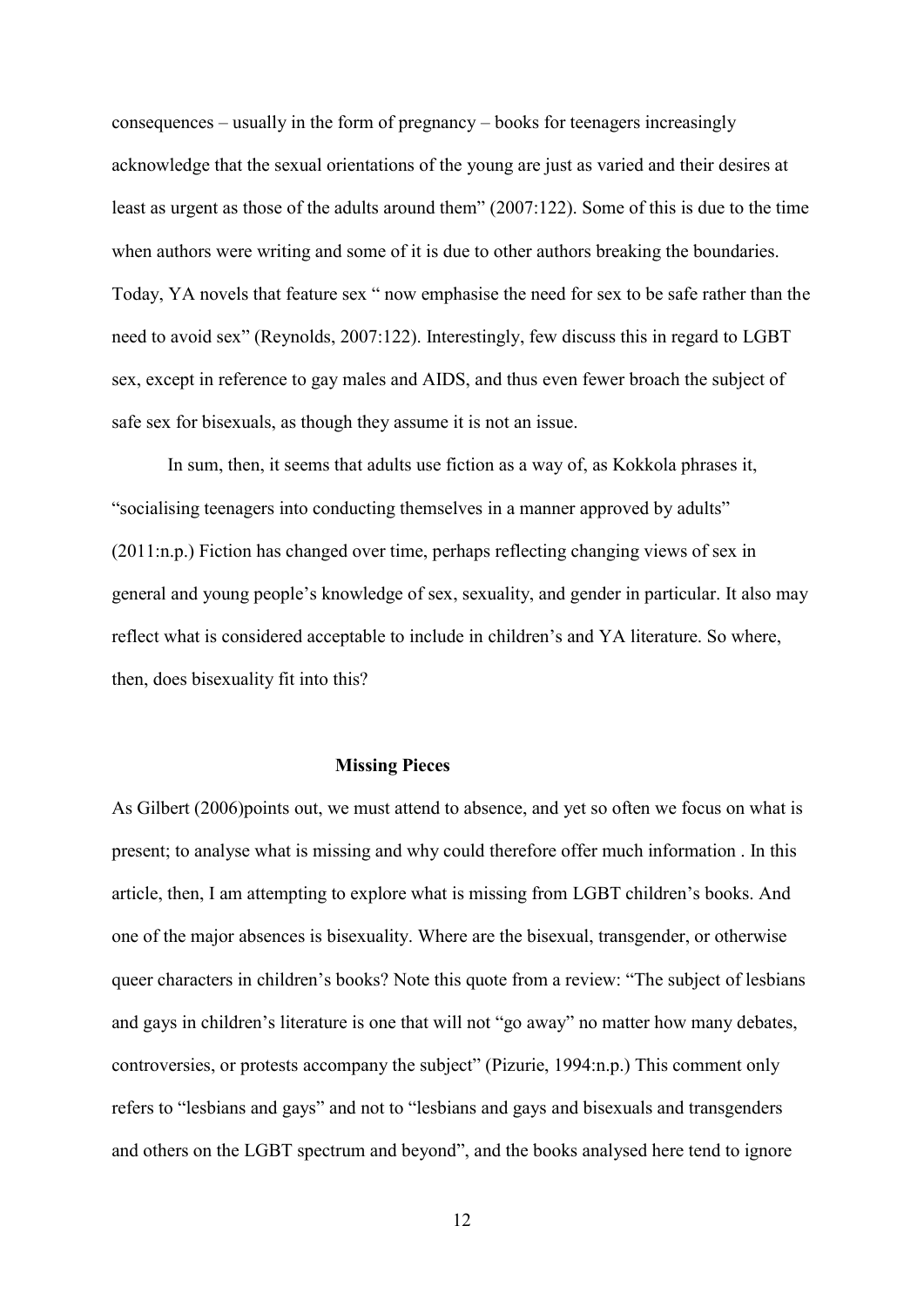the other colours in the rainbow, which may mean that authors, publishers, and members of society in general are able to accept LGBT people as long as they are monosexuals and as long as they are not too queer.<sup>4</sup>

### **Bisexuality in LGBT Children's Books**

Bisexuality is most often understood as meaning that someone is attracted to both men and women.<sup>5</sup> It is a complicated term and a complicated identity, one that troubles many (to use Butler's term, 1990). As Dollimore points out, "bisexuals have been variously characterized as promiscuous, immature, undecided, treacherous, cowardly, and carriers of AIDS into the straight community.<sup>6</sup> Conversely, and even more recently, they are being hailed not only as one of the most politically radical of all sexual minorities, but provocatively postmodern as well." (1997:250). Which is it then? Are bisexuals immature? Or are they radical and postmodern? Or are they something else altogether?

A major issue here is that bisexuals are generally not visibly identifiable. As Ochs discusses, they are not visually recognisable the way some ethnic groups are (1996:219), and if they are visually recognisable at some point, it is usually due to, for example, holding hands with or kissing someone of the same-sex, which would mean that they are seen as lesbian or gay, not bisexual (Ochs, 1996). If they are holding hands with or kissing someone of the "opposite" sex<sup>7</sup>, then they are identified as heterosexual (ibid.). Hence, unless bisexuals regularly proclaim their bisexual identity and/or wear bisexual flag jewellery or tshirts, they are not a visible minority.

<u>.</u>

<sup>4</sup> As I discuss in Epstein, 2013, authors tend to also ignore most aspects of intersectionality, such as race, religion, ability, class, size, and so on.

<sup>5</sup> Today, with a greater number of sexes/genders being recognised, due to the strength of the transgender movement, many would take issue with the idea that there are just men and women in the world. For the purposes of this paper, however, I will continue to use the older definition.

 $\delta$  One could add here that bisexual women are sometimes accused of bringing AIDS and other STIs into the lesbian community, just as bisexual men are thought to bring STIs into the "straight" community.

<sup>7</sup> The term "opposite sex" implies that there are two sexes. This is not the place for such a discussion, but I prefer to see sex and gender as being on continuums.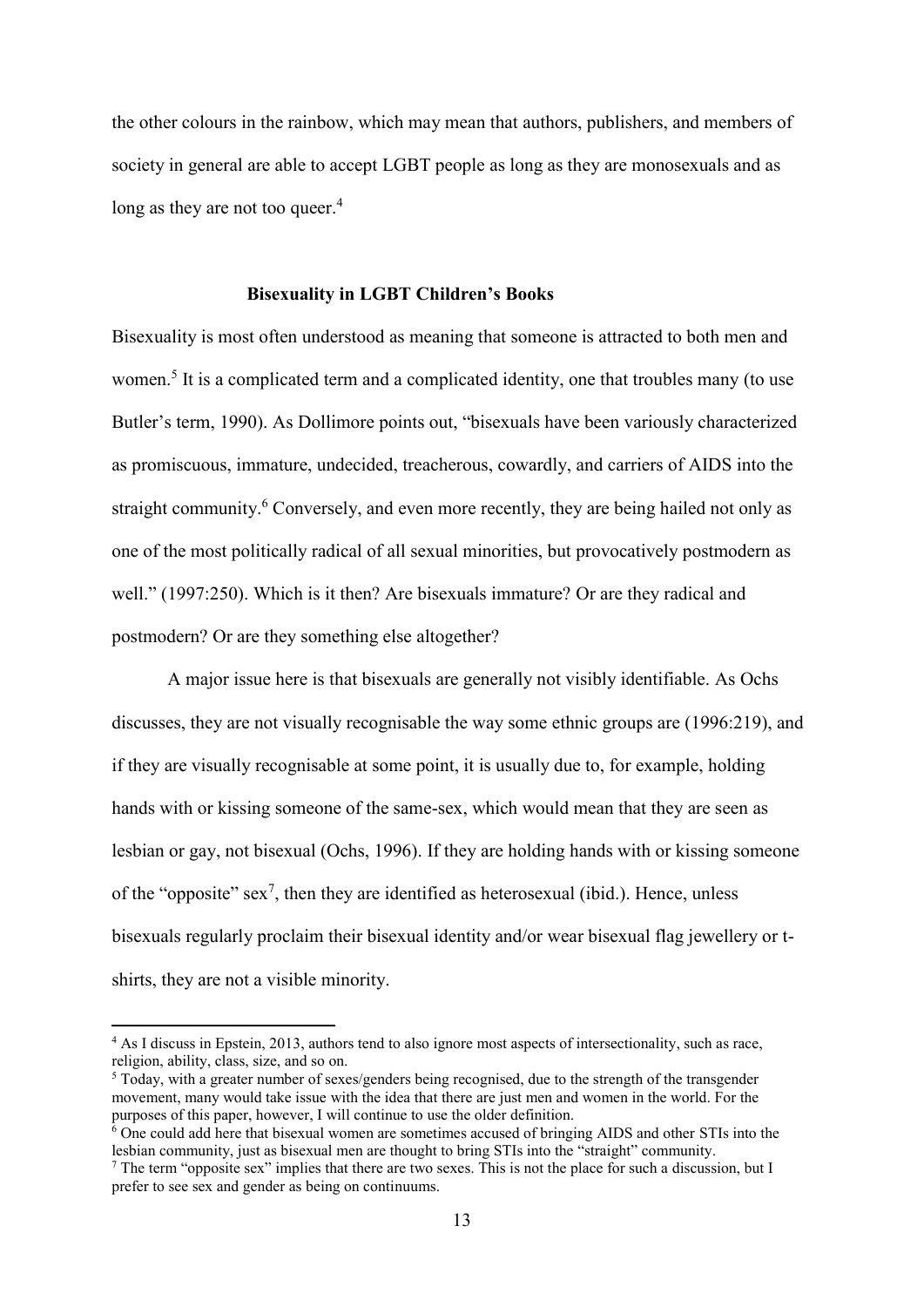To become visible is to challenge norms and perhaps to face a lot of negative stereotyping and discrimination. Hutchins writes that

> [s]tereotypes and misinformation about bisexuality and bisexual behavior—that bisexuals are "really gay," that bisexuality "doesn't exist," and that bisexuals are "confused, can't make commitments or have mature relationships"—all take their toll…Many bisexual people concede to social pressure and "choose"—often depending on whom they're partnered with or the community or group of people they identify with most easily. (1996:241)

Also, sex columnist Dan Savage points out that it is unfortunately easy for bisexuals in opposite-sex relationships to pass as heterosexual (2011:n.p.). He writes, "Most adult bisexuals, for whatever reason, wind up in opposite-sex relationships. And most comfortably disappear into presumed heterosexuality" (ibid.). Thus, there may be more bisexuals in this corpus of books than I recognise. They could, for example, have previously been in same-sex relationships but are currently single or in opposite-sex relationships and just never happen to come out or to be outed in these novels. But such situations simply contribute further to bisexual invisibility. While it may feel forced for someone in an opposite-sex or same-sex relationship to mention that she/he is bisexual, it could nonetheless be extremely beneficial.<sup>8</sup>

In picture books, there are some characters who could conceivably be read as bisexual, but only by a knowing reader. For example, in Michael Willhoite's *Daddy's Roommate* (1991), it seems as though the main character's "Daddy" was previously in a relationship with his mother, and now is with the euphemistically referred to "roommate". Whether Daddy identifies as bisexual or whether he came to the realisation of a homosexual

<u>.</u>

<sup>8</sup> For example, actor Anna Paquin, who has said that despite being married to a man and pregnant with his child, she still identifies as bisexual and will not deny her sexuality or her attraction to women, has been praised for her commitment to the bisexual movement.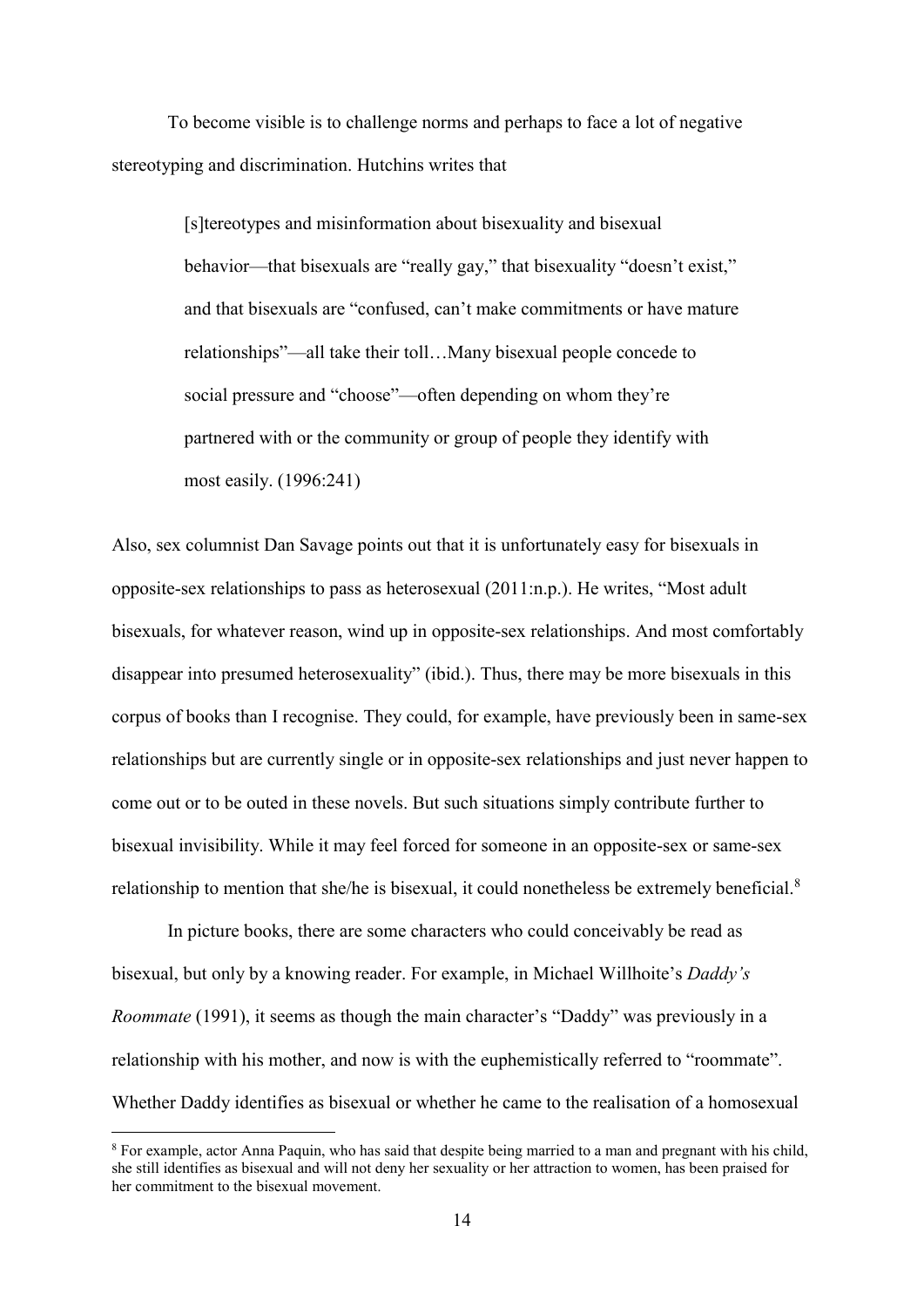orientation later in life is not said. This might not have seemed like a relevant topic to the author, but one could argue that such a backstory could be woven into the plot. Some authors may prefer for the characters to "just be" and for their sexuality to be so normalised that no discussion is needed, but this of course contributes to what Savage calls the "bisexual closet" (2011:n.p.). This relates back to the earlier discussion of how bisexuals are ignored in most discussions of same-sex parenting. People seem to assume that bisexuals are either heterosexual, if in opposite-sex relationships, or homosexual, if in same-sex relationships, rather than being genuinely bisexual all the time, and thus some authors/publishers appear to see no need to refer to the fact that bisexuals can and do parent, and that they do so from within a variety of relationships or familial set-ups. Other picture books in which there are same-sex couples that could contain one or more bisexual person are Hedi Argent's *Josh and Jaz Have Three Mums* (2004), Lesléa Newman's *Heather Has Two Mommies* (1989), Lesléa Newman's *Donovan's Big Day* (2012), or indeed most works by Lesléa Newman. In all of these books, there is a same-sex couple (nearly always two women) and at least one child, but there is no explanation of where the child or children came from. It is certainly possible that one of these women was previously in a relationship with a man and a child resulted from that relationship, and now the child is being raised by the same-sex couple. Or even if the couple adopted or inseminated together, one of the women may nonetheless be bisexual. The fact that these possibilities are ignored in picture books seems to strengthen the idea of a dichotomy, in which characters are either heterosexual or homosexual, and bisexuality is not an accepted option. Bisexual characters are simply missing in picture books. Their absence suggests to young people that adults may have relationships with one gender or the other, but not both.

The situation is slightly different in YA novels, because there are a few bisexual characters, which means there is some visibility. Unfortunately, however, in LGBT literature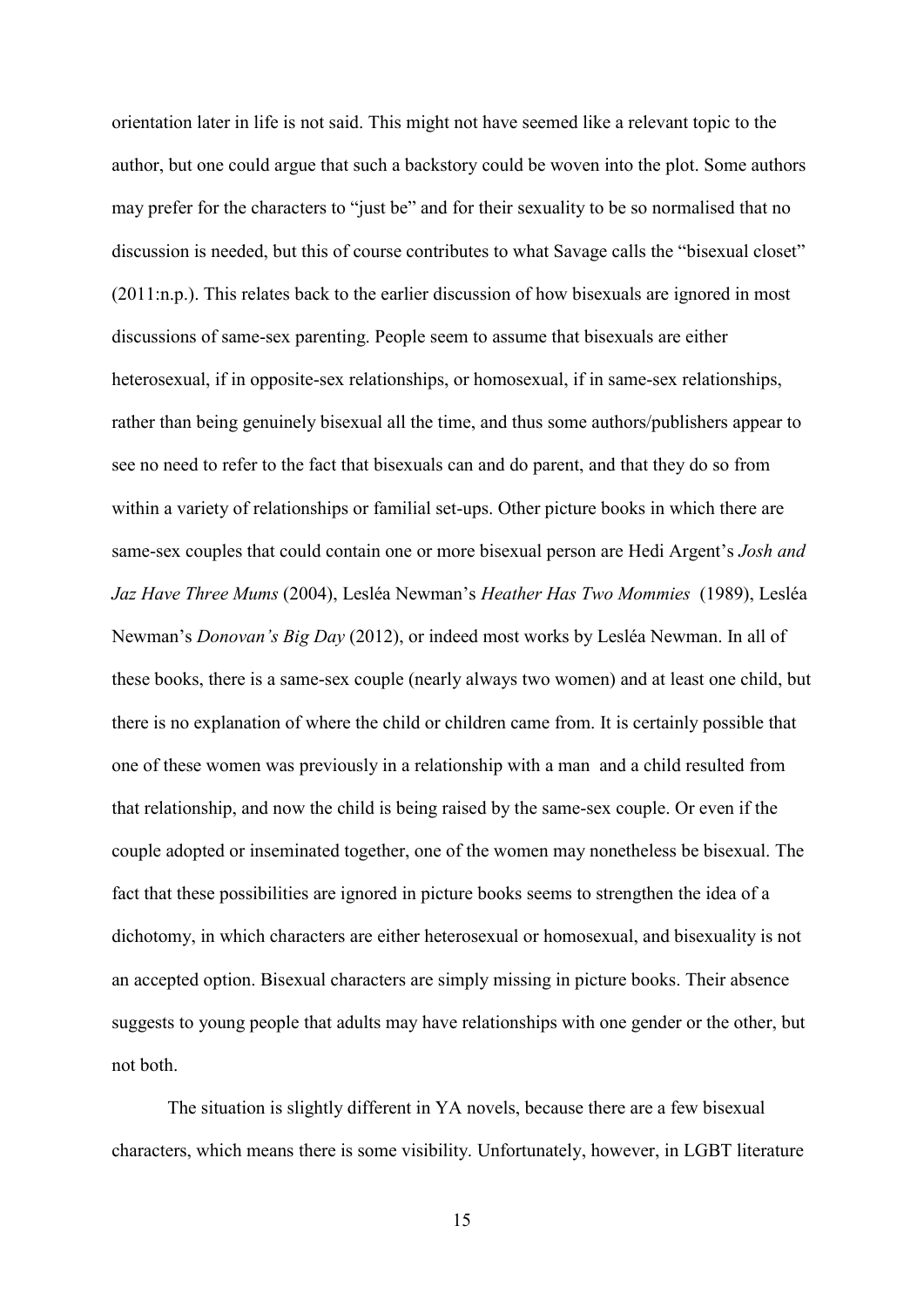for young people, when there are bisexual characters, they are not always described positively, nor are they shown living happy bisexual lives. I found one bisexual main character, in *Boy Meets Boy* by David Levithan (2003). Kyle is portrayed as unhappy because of having a divided sexuality. Here, he is talking to his ex-boyfriend:

"I'm so confused."

"Why?"

"I still like girls."

" $\mathrm{So}$ ?"

"And I also like guys."

I touch his knee. "It doesn't sound like you're confused, then." "But I wanted to be one or the other. With you, I wanted just to like you. Then, after you, I wanted to just like the girls. But every time I'm with one, I think the other's possible."

"So you're bisexual."

Kyle's face flushes. "I hate that word," he tells me, slumping back in his chair. "It makes it sound like I'm divided." (2003:85)

This quote suggests that Kyle is "divided," which he clearly views as a negative word and a negative situation. Also, the way he describes himself as liking both guys and girls reflects the stereotype of bisexuals as being "indecisive and promiscuous" (Ochs, 1996:218). Although Kyle's ex-boyfriend does not chastise or criticise Kyle for being bisexual, Kyle seems to have internalised societal biphobia; he does not want to be seen as someone who wants anyone and everyone. As Ochs explains, "[m]any people privately identify as bisexual but, to avoid conflict and preserve their ties to a treasured community, choose to label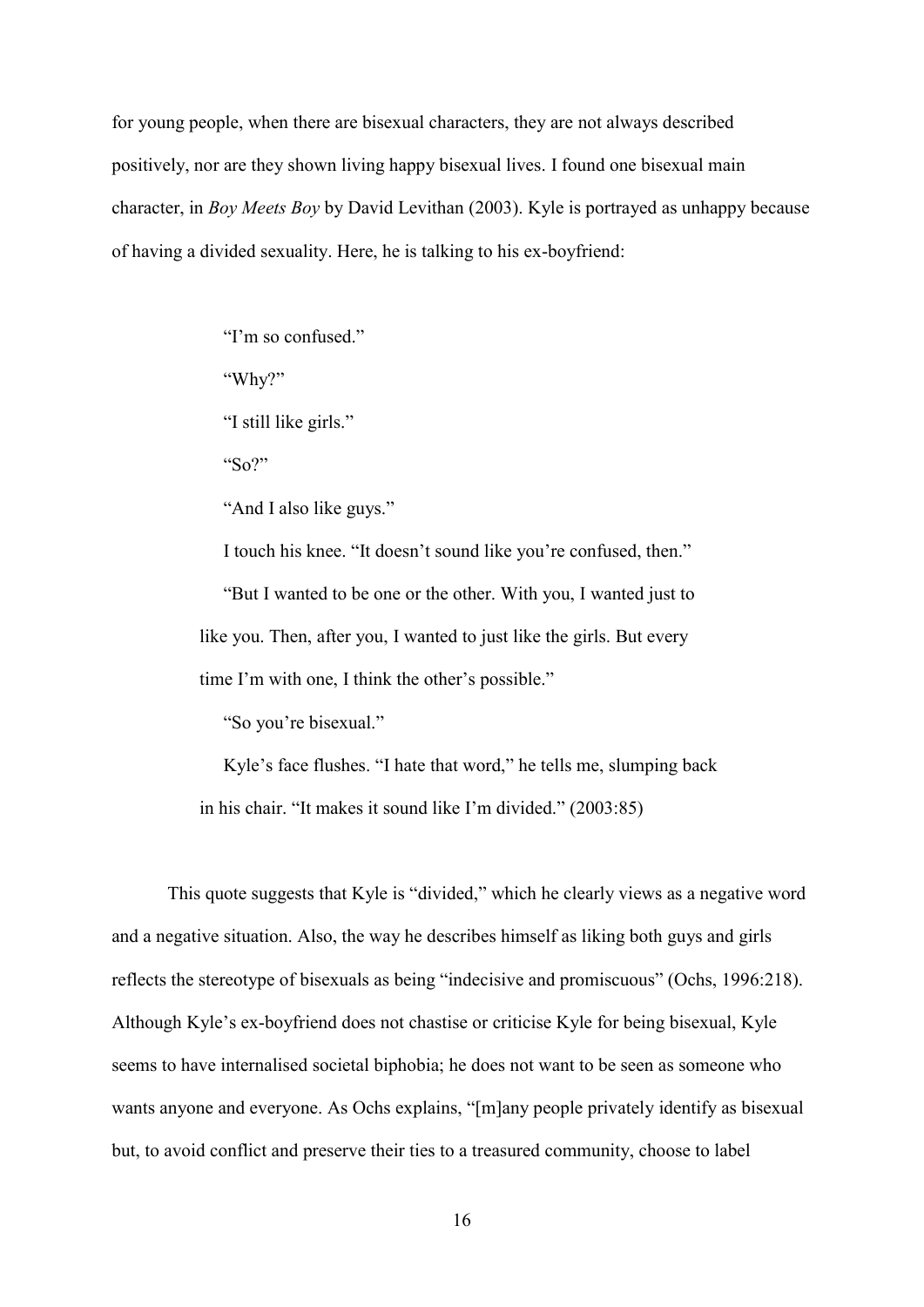themselves publicly as lesbian, gay, or straight, further contributing to bisexual invisibility" (1996:233). Kyle is struggling with whether to identify – publicly or privately – as bisexual; his isolation and unhappiness are evident from his usage of the word "divided" and his unwillingness to accept the label that best seems to describe his sexuality.

In Maureen Johnson's *The Bermudez Triangle*, one character is described as "Felicia Clark, the outspoken 'If you have a pulse, I'm interested' bisexual sex addict" (2004:121), and this perhaps explains why the character of Avery, who is in a relationship with Mel but also is attracted to men, is unwilling to describe herself as bisexual. Avery recognises that she is attracted to both men and women, but she seems disturbed by this idea. She tentatively tells her friend, Nina, who asks, "You like guys too?" (2004:186). Avery's response is to blush and to think, "Something about that question made her feel like…a glutton. Like she wanted *everyone*. Guys, girls, dogs, cats, populations of whole cities." (ibid., italics original) In short, then, Johnson's novel quite clearly shows the negative ideas surrounding bisexuality in YA literature.

In another book, *The Year They Burned the Books* by Nancy Garden (1999), Jamie and Terry call themselves "maybes", because they are not yet certain about their sexuality. They talk about shades of meaning and they call people "probably maybes" or "maybe probablys", but they do not see bisexuality as a possibility. They must go one way or another. So bisexuality is shown as a state of confusion, one that a person will "come out" of, so to speak, by going one way or the other, i.e. gay or straight. A more charitable reading of this is that they are aware that, as Hutchins puts it, "[m]any bisexuals identify first as heterosexual and then as lesbian/gay, back and forth several times, before settling on a bisexual identity" (1996:241). Perhaps Jamie and Terry are talking about people who will identify back and forth for a while before "settling on a bisexual identity"; this sort of deeper understanding seems unlikely, however. What I would guess is more likely is that Jamie and Terry feel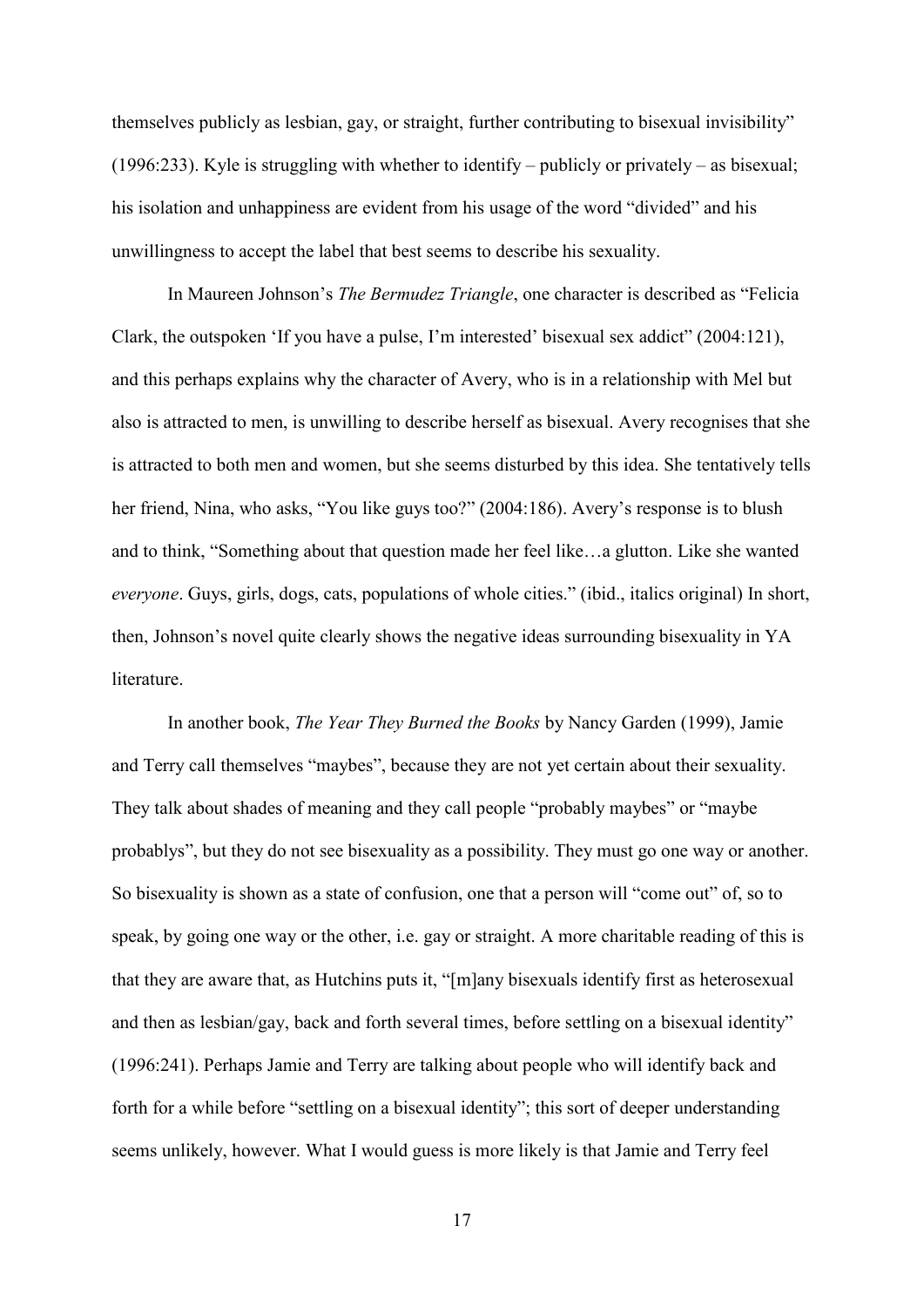unable to choose a bisexual identity and they do not see the possibility of being "sexually postmodern" (Dollimore, 1997:253) or of helping to "trouble", to use Butler's (1990) term, or de-stabilise binary systems.

Ava, the main character in Lili Wilkinson's *Pink* (2007), has come out as a lesbian, has been accepted by her friends and family as a lesbian, and has a girlfriend. When she switches schools, she does not tell her new classmates that she is gay; in fact, she finds that she likes a young man and wants to try kissing him and possibly having a relationship with him. Ava spends the entire novel agonising over what this means for her sexuality. Instead of simply recognising herself as bisexual, she pretends to be heterosexual at her new school and slips back into a homosexual role when with her girlfriend, family, and old friends. It is only at the very end of the book that she seems to consider bisexuality. She tells a friend:

> "I don't know whether that means I'm straight or gay, or gay with a twist of straight or what. And I have to figure that out." Sam looked at me like I was crazy. "I hear it's okay to be both," he said, with a little shake of his head. "All the kids are doing it." "I know. But I just always thought I'd *know*. For sure." (2007:285, italics original)

Here, then, Ava expects to be straight or gay and to know for sure; she is told by a friend that she could be "both", by which he seems to mean bisexual, but she does not seem willing to accept that label or identity. In other words, this is yet another young adult novel in which bisexuality is not portrayed as an acceptable identity.

Besides bisexuality being described negatively by those who might be bi, other LGBT characters seem to look down on it. It may seem surprising that some of the young LGBT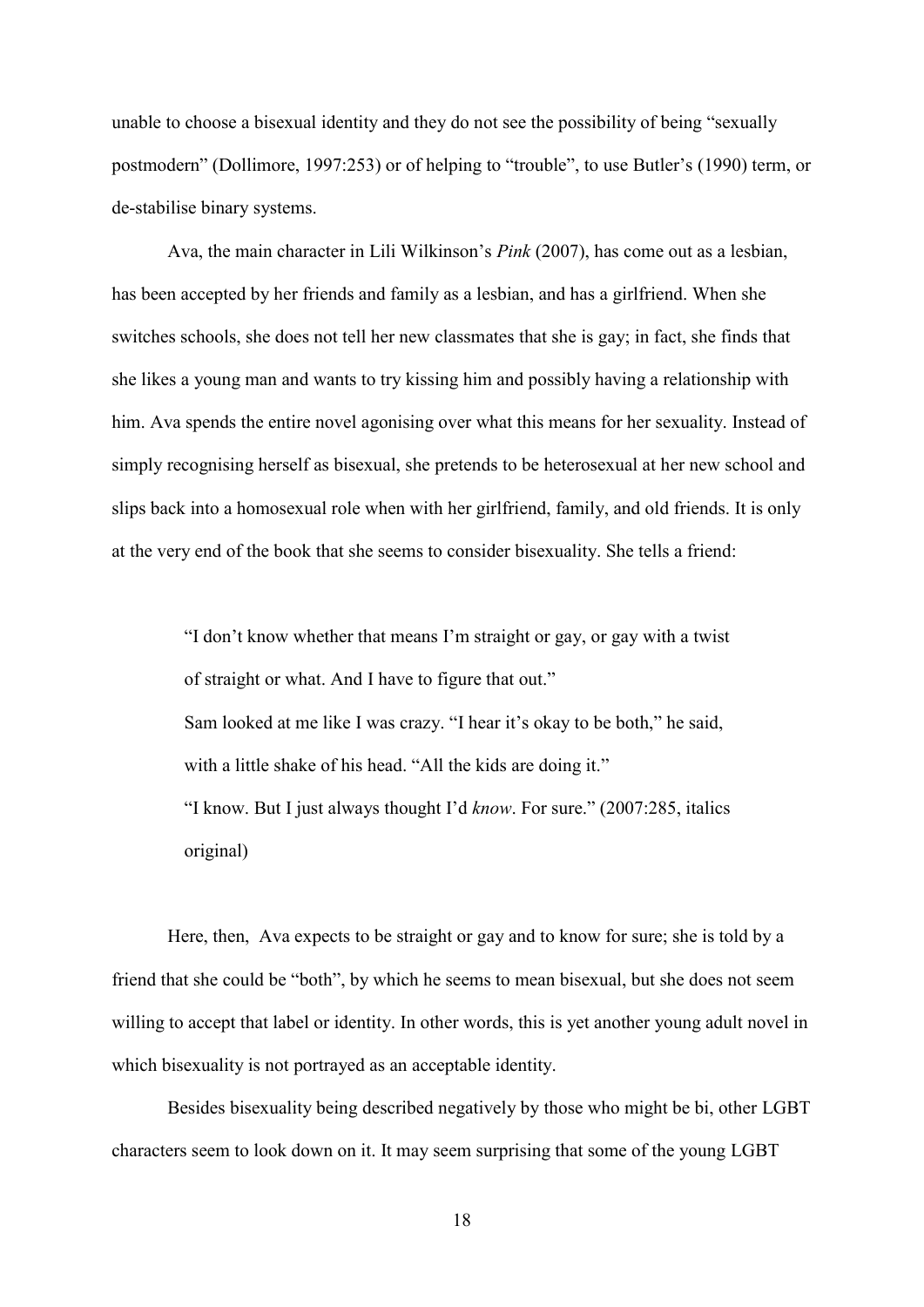characters are biphobic; one would hope that minorities would not be phobic of or oppressive towards other minorities, but these books clearly show that it does nonetheless happen. When transgender J switches to an LGBT high school in Cris Beam's *I Am J* (2011), in his English class, the students read work by Walt Whitman, and some of the young people say it's "nasty" to be bi (2011:179). J "didn't expect this from queer kids" (ibid.), but these books suggest that people – queer or not – do have negative feelings towards bisexuals. It also shows little recognition of sexual fluidity (cf. Diamond, 2008).

Again quoting Hutchins, "claiming a bisexual identity takes great courage, especially in the absence of role models and validation…The open assertion of a bisexual identity affects everyone, not just the person identifying as bisexual, because it disturbs the set of assumptions that sexual orientations and attractions are binary, exclusive, either-or categories" (1996:241). Maybe the lack of support for LGBT people in general and bisexuals specifically affects young people so that it is too hard for them to come out as bisexual until they are older; however, the fact that more people are coming out at younger ages today seems to speak against this. Regardless, we are still left with the question of why there are no openly bisexual adult characters in these books. Being openly bisexual can "transgress the either-or paradigm" and thereby "open up conversations about sexual diversity and promote sexuality education in a way that doesn't pressure people to take sides or close off dialogue" (Hutchins, 1996:243). But this does not seem to happen in LGBT books for young readers.

Ochs writes that a "primary manifestation of biphobia is the denial of the very existence of bisexual people" (1996:224). In this case, most of the books in this corpus of texts seem to manifest biphobia. Savage writes, "Yes, lots of people judge and condemn and fear bisexuals. If those were good reasons to stay closeted, no gay or lesbian person would ever come out. And if bisexuals did come out in greater numbers, they could rule... well, not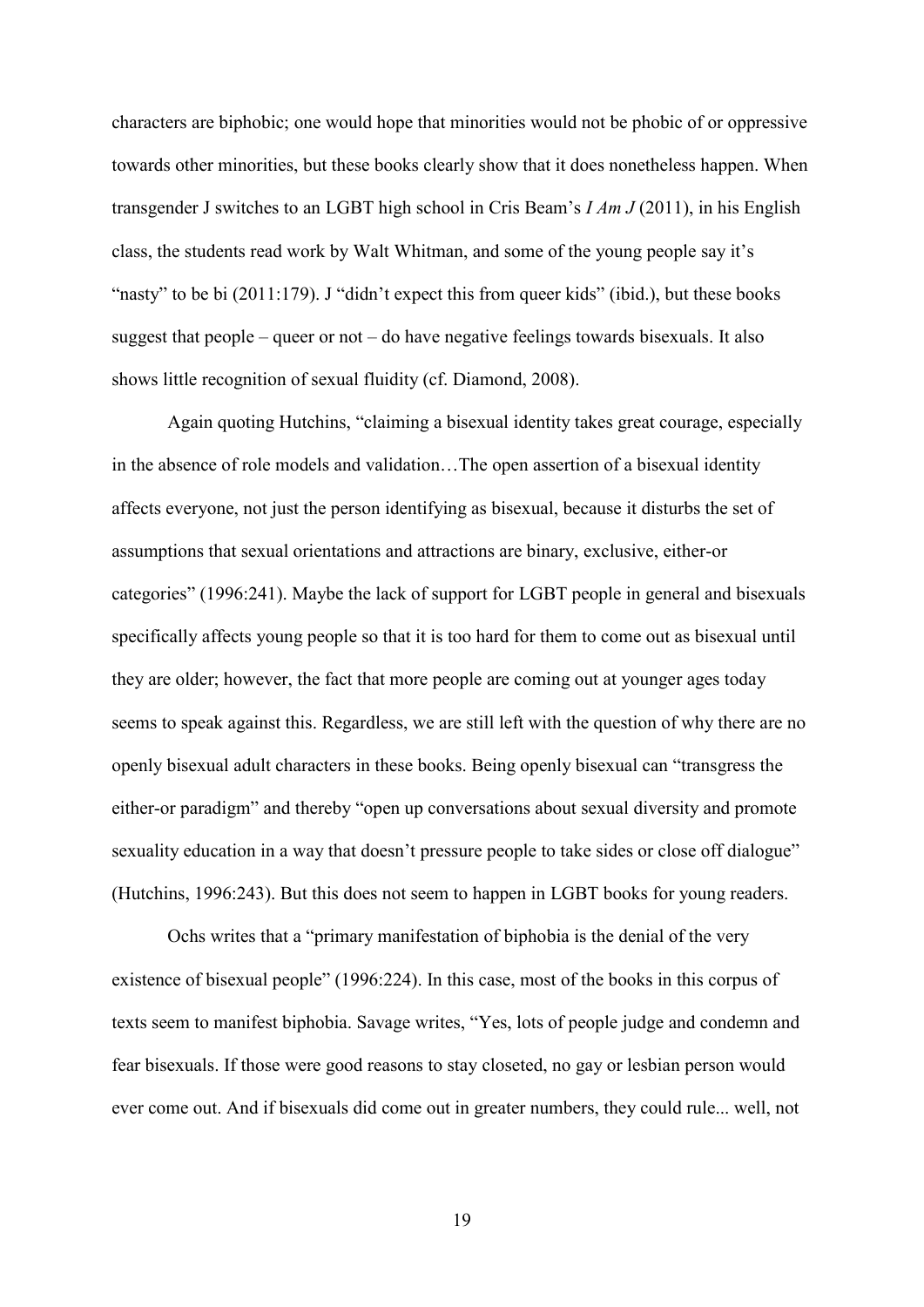the world, but they could rule the parallel LGBT universe." (2011:n.p.) What we need is for more bisexuals in literature to come out and to be recognised for who they are.

# **Conclusion**

I have attempted to cover a lot of ground in this paper in order to explore the case of the missing bisexuals. I started by first giving background information about LGBT books for children and young adults, LGBT parenting, and the role of sexuality in fiction for young readers. If it is true that teachers and parents rely on literature as a way of teaching about topics such as sexuality, then we must analyse the literature to see what lessons are being offered. What the research findings discussed here suggest is that while lesbian and gay male characters appear in LGBT books for children, bisexual characters are mostly missing, perhaps because they are deemed too challenging or inappropriate. If they do feature, they are often shown to be unhappy or to feel divided or to believe that they have to be gay or straight and cannot have a bisexual identity. This propagates a binary system in regard to sexuality, and does not allow children to learn about other ways of living. If literature is relied on as a method of teaching young people about different types of sexuality, among many other topics, then that literature ought to be as detailed and inclusive as possible. Unfortunately, this is currently not the situation, so what we are left with is the case of the missing bisexuals.

I would argue that what needs to happen is that more bisexuals should feature in literature for younger readers; this may mean that bisexuals themselves should write such literature, as it appears that others are not doing so. Shimanoff, Elia, and Yep (2012) argue that for commercial and other reasons, there is not enough LGBT literature; publishers must therefore be helped to recognise that it would be a successful proposition to include bisexuality in children's books. Perhaps if more bisexual adults – especially parents, teachers, and others in authority positions – were out as bisexual, this would encourage young people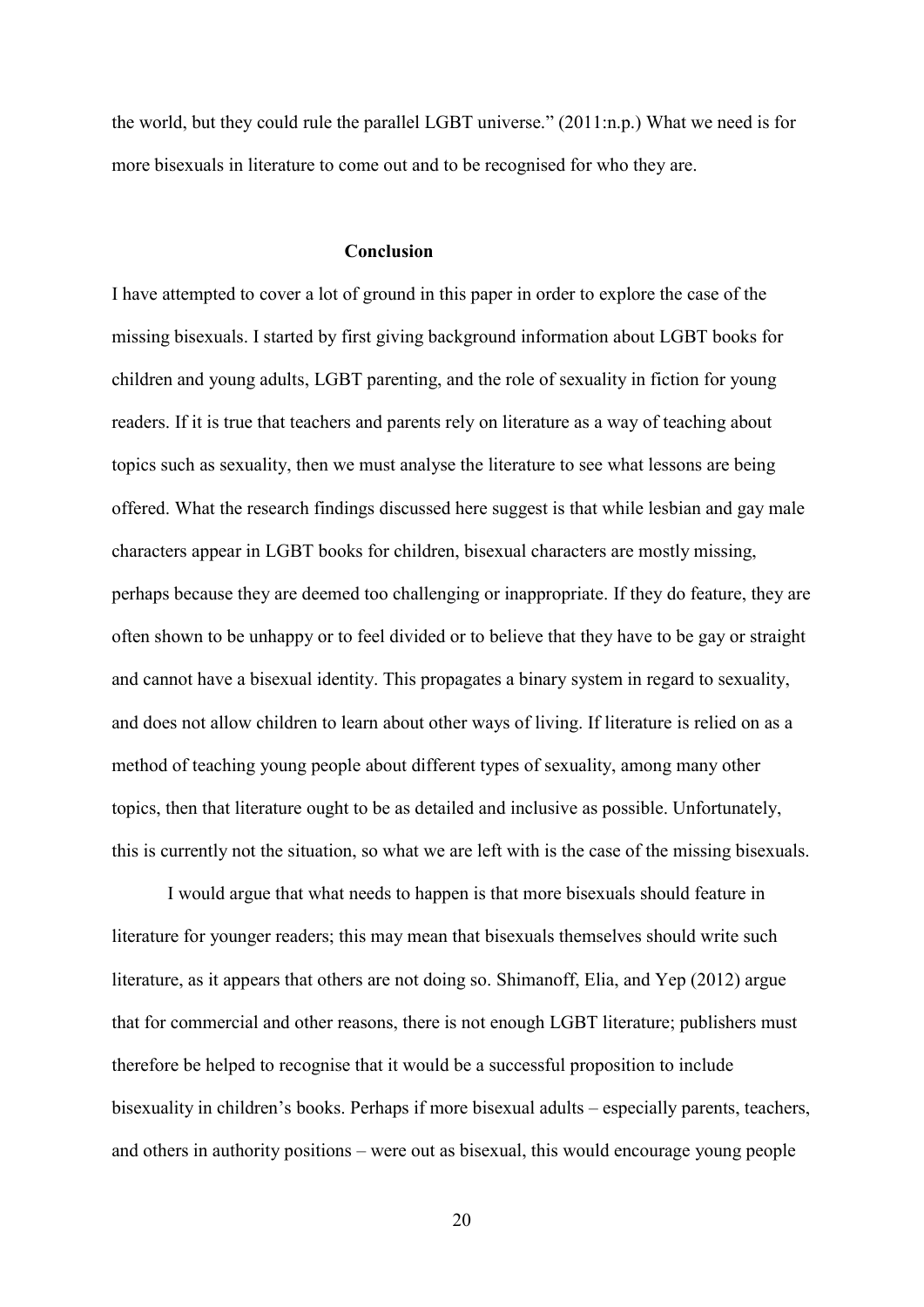to feel confident in coming out as well as stimulate authors to feature bisexuality in their works. And in turn publishers would realise that bisexuality is not a niche or minor topic but rather one that affects and is relevant to all readers. Bisexuality would thus no longer be invisible in works for children and young adults.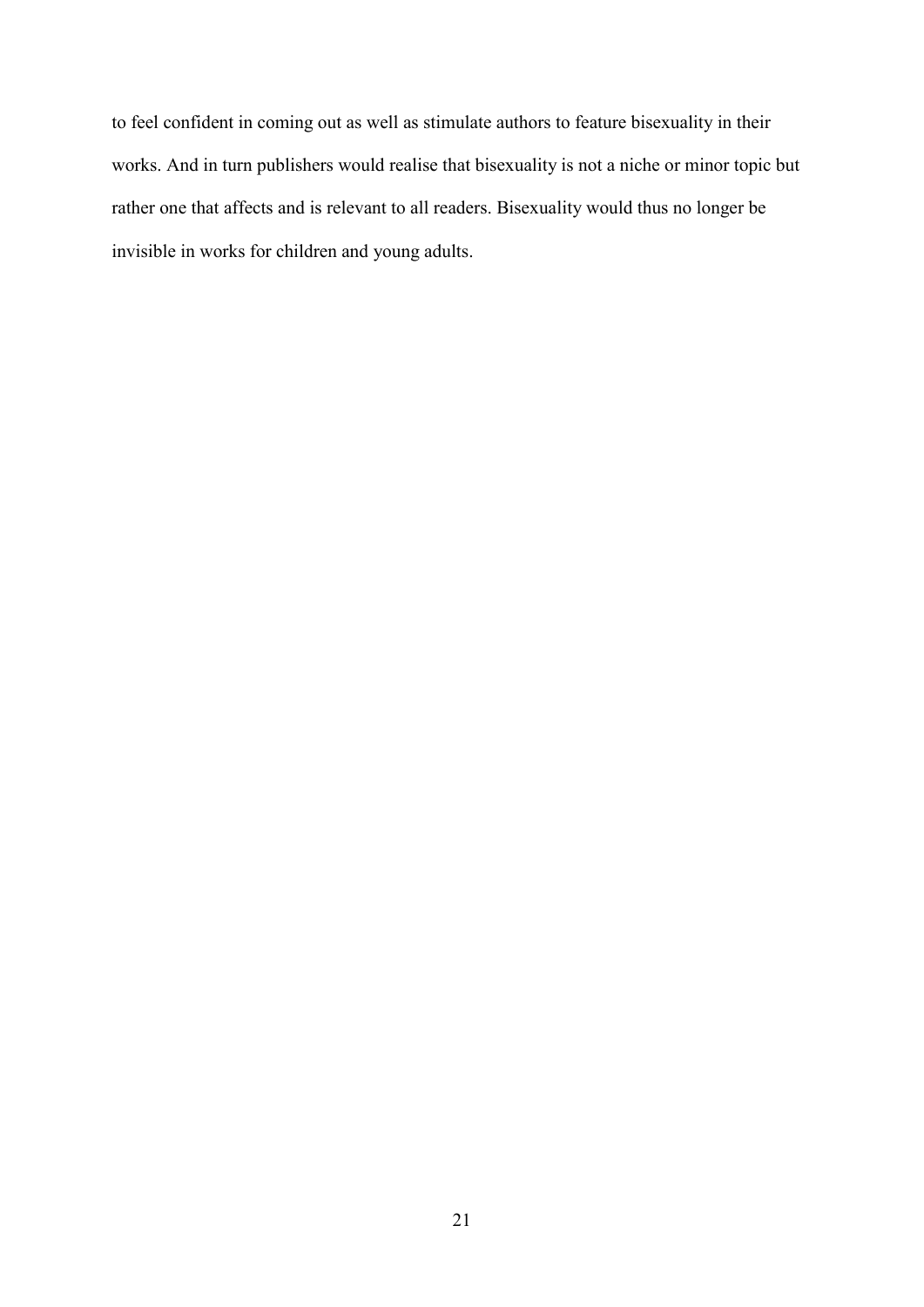# **References**

Abate, M.A. and K. Kidd (2011) *Over the Rainbow*. Ann Arbor, Michigan: University of Michigan Press.

Argent, H. (2007) *Josh and Jaz Have Three Mums*. London: BAAF.

Beam, C. (2011) *I Am J*. New York: Little Brown.

Butler, J. (1990) *Gender Trouble*. London: Routledge.

Bösche, S. (1983). *Jenny lives with Eric and Martin*, translated by L. MacKay from the

Danish *Mette bor hos Morten og Erik*. London, England: Gay Men's Press.

Bösche, S. (2000). "Jenny, Eric, Martin…and Me." Retrieved from

[http://www.guardian.co.U.K./books/2000/jan/31/booksforchildrenandteenagers.features11.](http://www.guardian.co.uk/books/2000/jan/31/booksforchildrenandteenagers.features11)

Chicago Public Library catalogue (n.d.). Retrieved from [http://www.chipublib.org/.](http://www.chipublib.org/)

Clark, R., Cox, M. W., and Bluemel, N. (2004) Using international literature to enhance the curriculum. *Teacher Librarian*, 31(5). Retrieved from

[http://www.eric.ed.gov/ERICWebPortal/custom/portlets/recordDetails/detailmini.jsp?\\_nfpb=t](http://www.eric.ed.gov/ERICWebPortal/custom/portlets/recordDetails/detailmini.jsp?_nfpb=true&_&ERICExtSearch_SearchValue_0=EJ704372&ERICExtSearch_SearchType_0=no&accno=EJ704372)

rue& &ERICExtSearch\_SearchValue\_0=EJ704372&ERICExtSearch\_SearchType\_0=no&ac [cno=EJ704372.](http://www.eric.ed.gov/ERICWebPortal/custom/portlets/recordDetails/detailmini.jsp?_nfpb=true&_&ERICExtSearch_SearchValue_0=EJ704372&ERICExtSearch_SearchType_0=no&accno=EJ704372)

Cohn, R. and D. Levithan (2008) *Naomi and Ely's No Kiss List* New York: Alfred A. Knopf Books for Young Readers.

Diamond, L. M. (2008) *Sexual Fluidity*. Cambridge, MA: Harvard University Press.

Dollimore, J. (1997) "Bisexuality" in Medhurst, A. and S. R. Munt, eds. *Lesbian and Gay* 

*Studies*. London: Cassell, pp. 250-260.

Donnellan, C., ed. (1998) *Homosexuality*. Cambridge: Independence.

Epstein, B.J. (2011) "Not as Queer as Folk: Issues of Representations in LGBT Young Adult Literature," in *Inis*, vol. 36, pp. 44-49.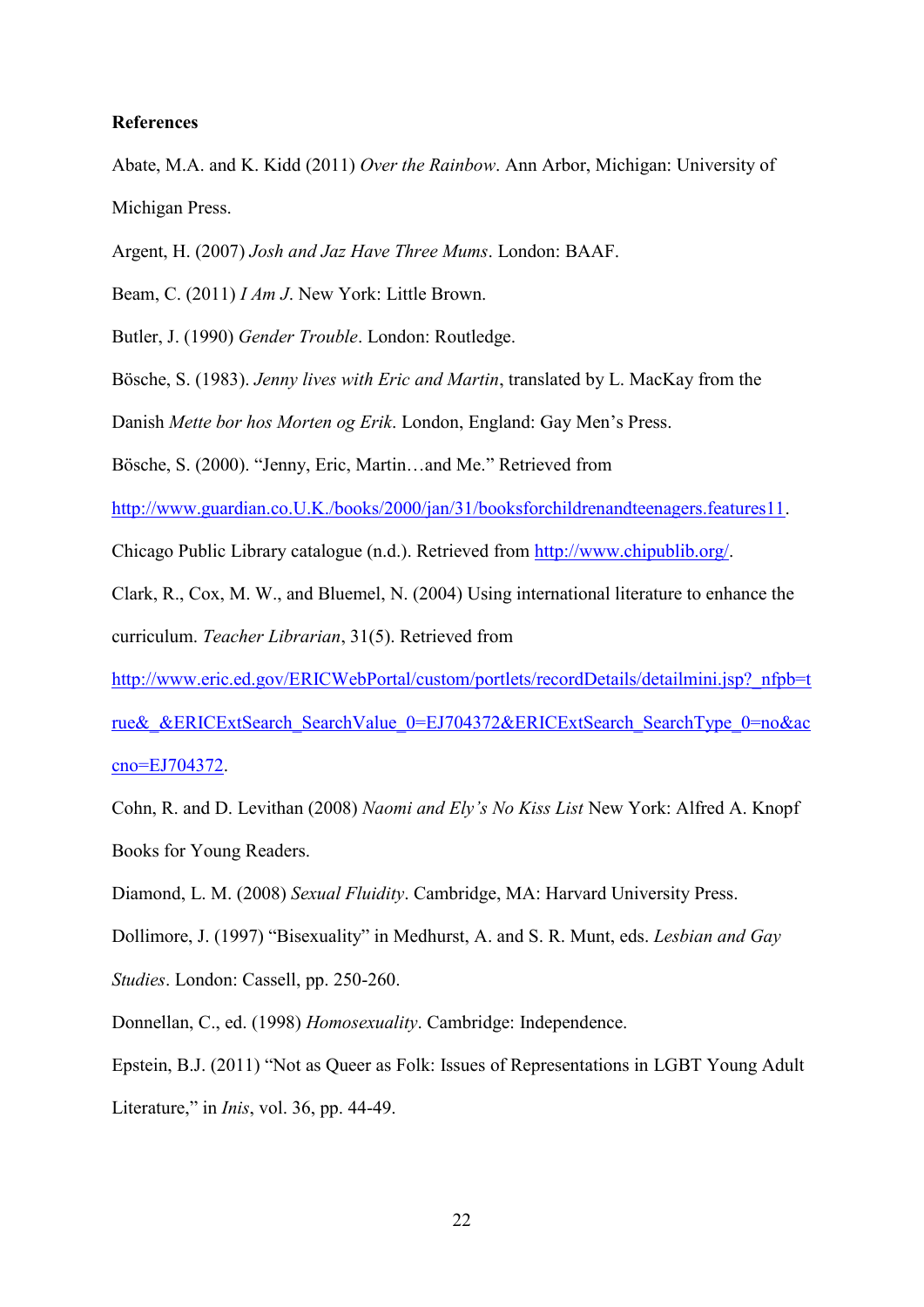Epstein, B.J. (2012) "We're Here, We're (Not?) Queer: LGBT Characters in Children's Books," *Journal of GLBT Family Studies*, issue 8, pp. 287-300.

Epstein, B.J. (2013) *Are the Kids All Right?* Bristol: Hammer On Press.

Firestein, B.A., ed. (1996) *Bisexuality*. London: SAGE.

Garden, N. (1999) *The Year They Burned the Books*. New York: Farrar Straus Giroux.

Gilbert, D. (2006) *Stumbling on Happiness*. London: HarperCollins.

Goldberg, A.E. (2010) *Lesbian and Gay Parents and Their Children*. Washington, DC:

American Psychological Association.

Gopalakrishnan, A. (2011) M*ulticultural Children's Literature: A Critical Issues Approach*.

Thousand Oaks, CA: Sage Publications.

Hicks, S. (2011) *Lesbian, Gay and Queer Parenting*. Houndmills: Palgrave Macmillan.

Hutchins, L. (1996) "Bisexuality: Politics and Community", in Firestein, Beth A., ed.

*Bisexuality*. London: SAGE, pp. 240-259

Johnson, S.M. and E. O'Connor (2002) *The Gay Baby Boom*. New York: New York University Press.

Johnson, M. (2004). *The Bermudez Triangle*. London: Puffin.

Kokkola, L. (2011) "Metamorphosis in two novels by Melvin Burgess: Denying and

Disguising 'Deviant' Desire", Children's Literature in Education. 42(1), 56-69.

Levithan, D. (2003) *Boy Meets Boy*. New York: Alfred A. Knopf Books for Young Readers.

Moore, S. and D. Rosenthal (2006) *Sexuality in Adolescence: Current Trends*, London: Routledge.

Morgan, P. (2002) *Children as trophies?: examining the evidence on same-sex parenting*. Christian Institute.

Newman, L. (1989) *Heather Has Two Mommies*. New York: Alyson Books.

Newman, L. (2012) *Donovan's Big Day*. Berkeley, CA: Tricycle Press.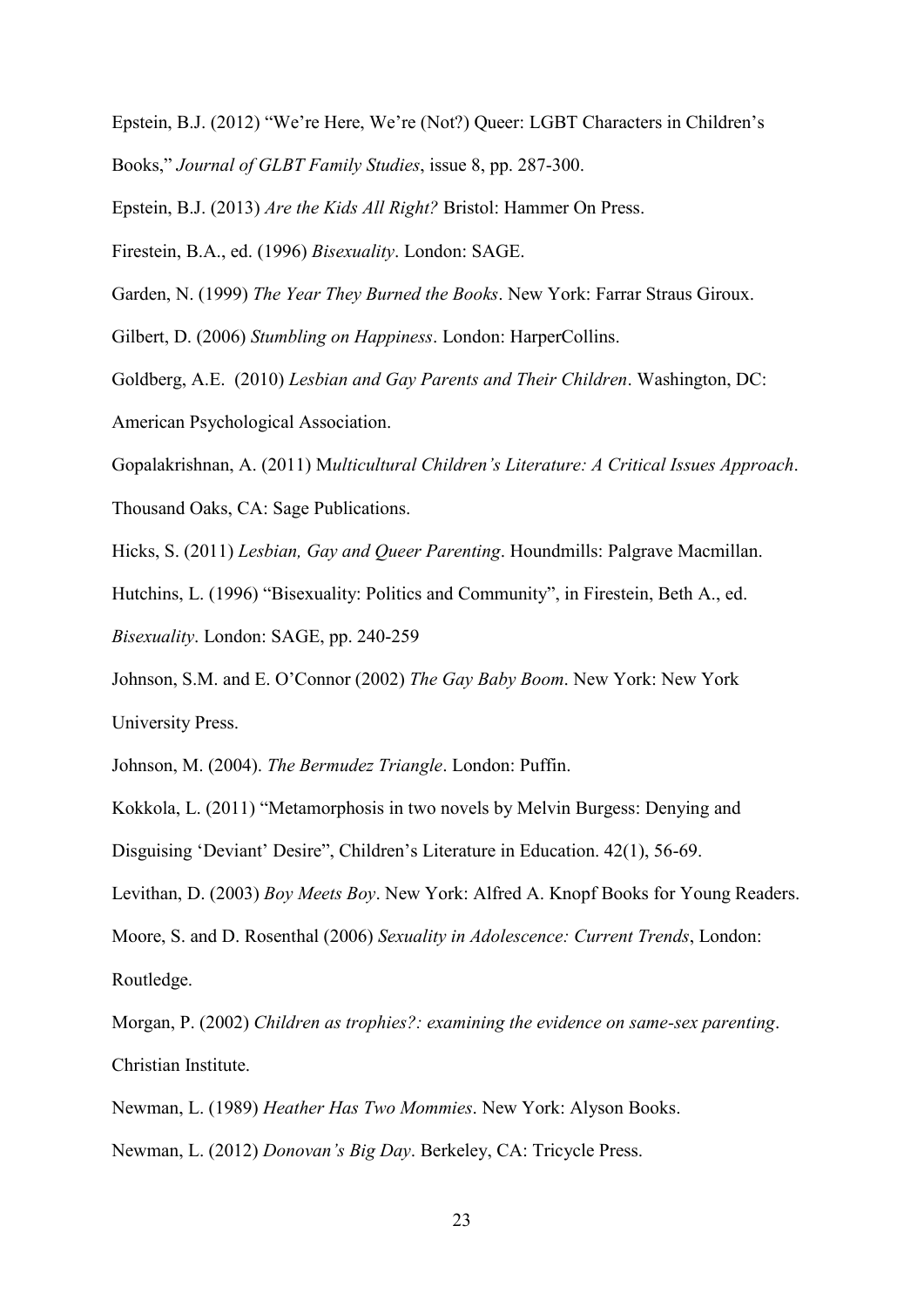Ochs, R. (1996) "Biphobia: It Goes More than Two Ways", in Firestein, Beth A., ed. *Bisexuality*. London: SAGE, pp. 217-239.

Pinsent, P. (2005) "Language, Genre and Issues: the Socially Committed Novel", in Reynolds, K., ed. *Modern Children's Literature*. Houndsmills: Palgrave, pp. 191-208. Pizurie, D.J. (1994). The End of the Rainbow. *The Lesbian Review of Books*. 1(1), 19. Polikoff, N.D. (2001) "Lesbian and Gay Couples Raising Children: The Law in the United States" in Wintermute, R. and M. Andenaes, eds. *Legal Recognition of Same-Sex Partners*. Oxford: Hart Publishing, pp. 153-67.

Reynolds, K., ed. (2005) *Modern Children's Literature*. Houndsmills: Palgrave.

Savage, D. (2011) "You Need to Come Out to Your Friends and Spouses—Now", in *The* 

*Stranger*. Available at: [http://www.thestranger.com/seattle/bisexuals/Content?oid=8743322.](http://www.thestranger.com/seattle/bisexuals/Content?oid=8743322)

Shimanoff, S.B., J.P. Elia, and G.A. Yep (2012) "Queering the Politics of Lambda Picture

Book Finalists: Challenging Creeping Neoliberalism Through Curricular Innovations",

*Journal of Homosexuality*, issue 59, pp. 1005-1030.

Spilsbury, L. (2001) *Same-sex Marriage*. London: Wayland.

Sunderland, J. (2010) *Literature, Gender and Children's Fiction*. London: Continuum.

Townsend, T.R. (1990) *Written for Children*. London, England: The Bodley Head Children's Books.

Travers, B. and J. Travers (2008). *Children's Literature: A Developmental Perspective*. New York: Wiley.

Weisbard, P.H. (2001). "Review of Frances Ann Day's Lesbian and Gay Voices: An Annotated Bibliography and Guide to Literature for Children and Young Adults", in *Feminist Collections*. 22(3-4), 42.

Wilkinson, L. (2009) *Pink*. Crows Nest, Australia: Allen & Unwin.

Willhoite, M. (1991) *Daddy's Roommate*. Los Angeles: Alyson Books.